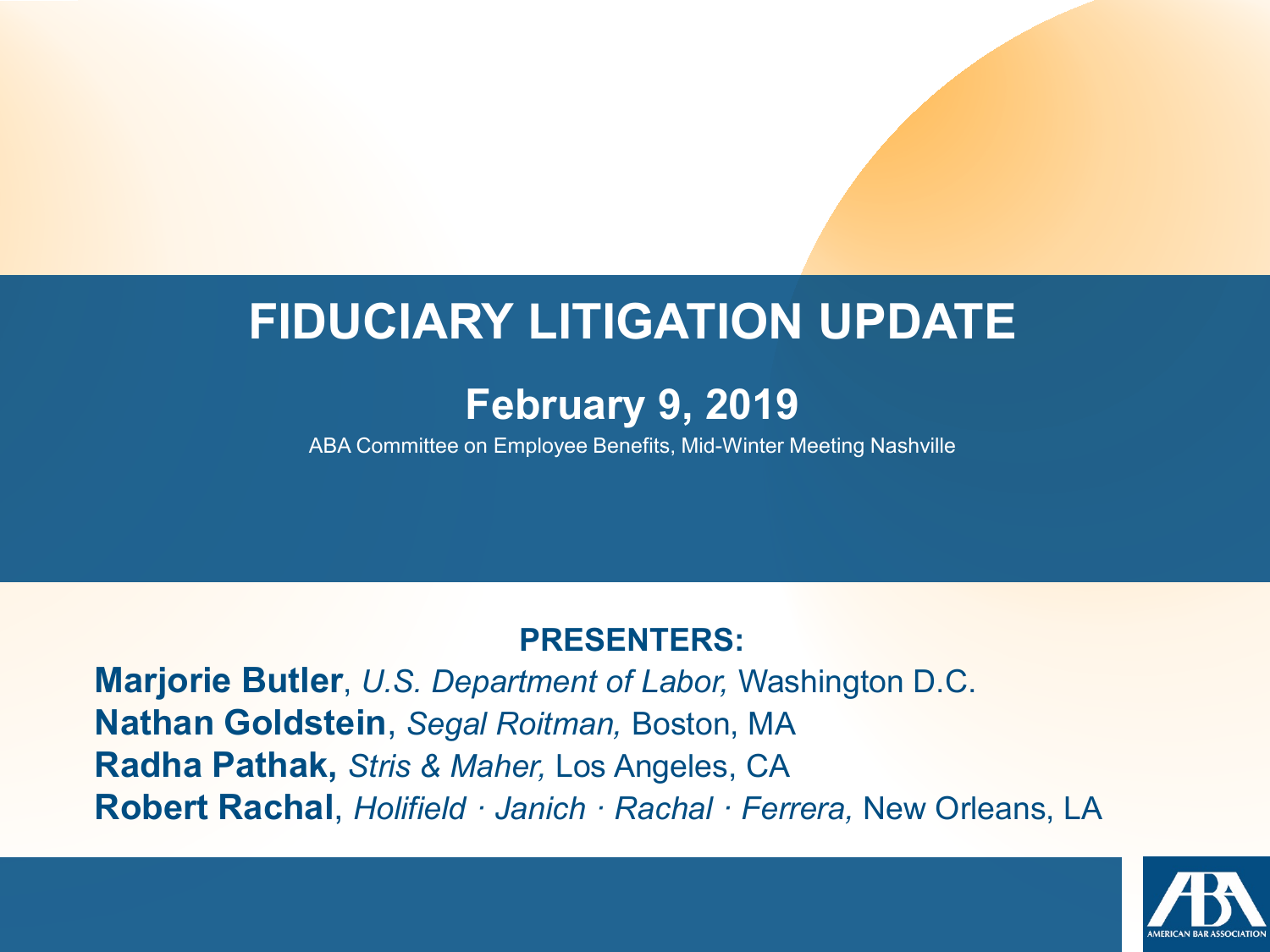## **Program Overview**

## Topics being addressed:

- Fiduciary burden of proof and loss causation
- Fiduciary disclosure claims
- Fiduciary status and prescription drug litigation
- ESOP litigation
- Church plan litigation

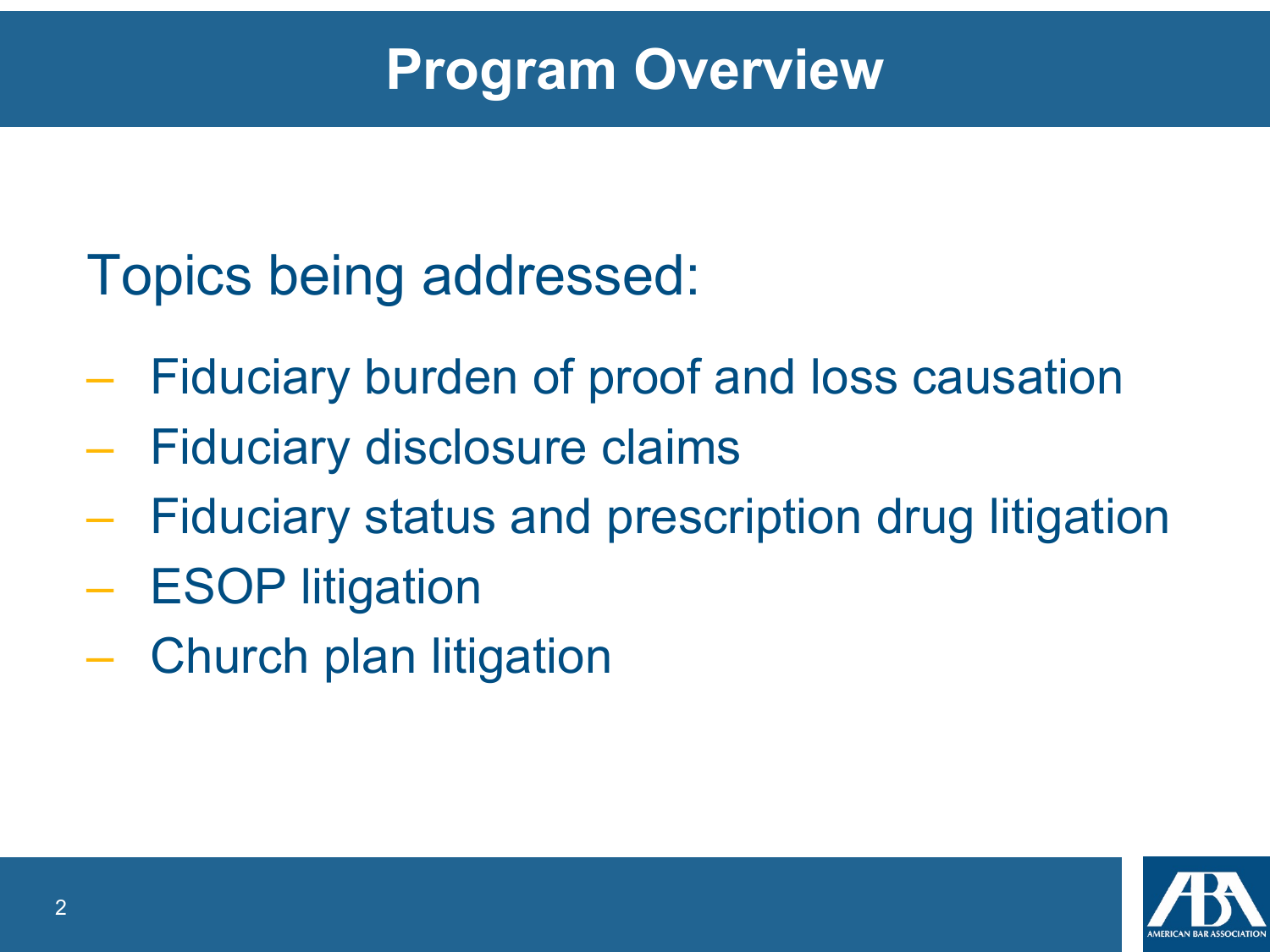## **Burden of Proof and Loss Causation**

**Key Developments 2018** 

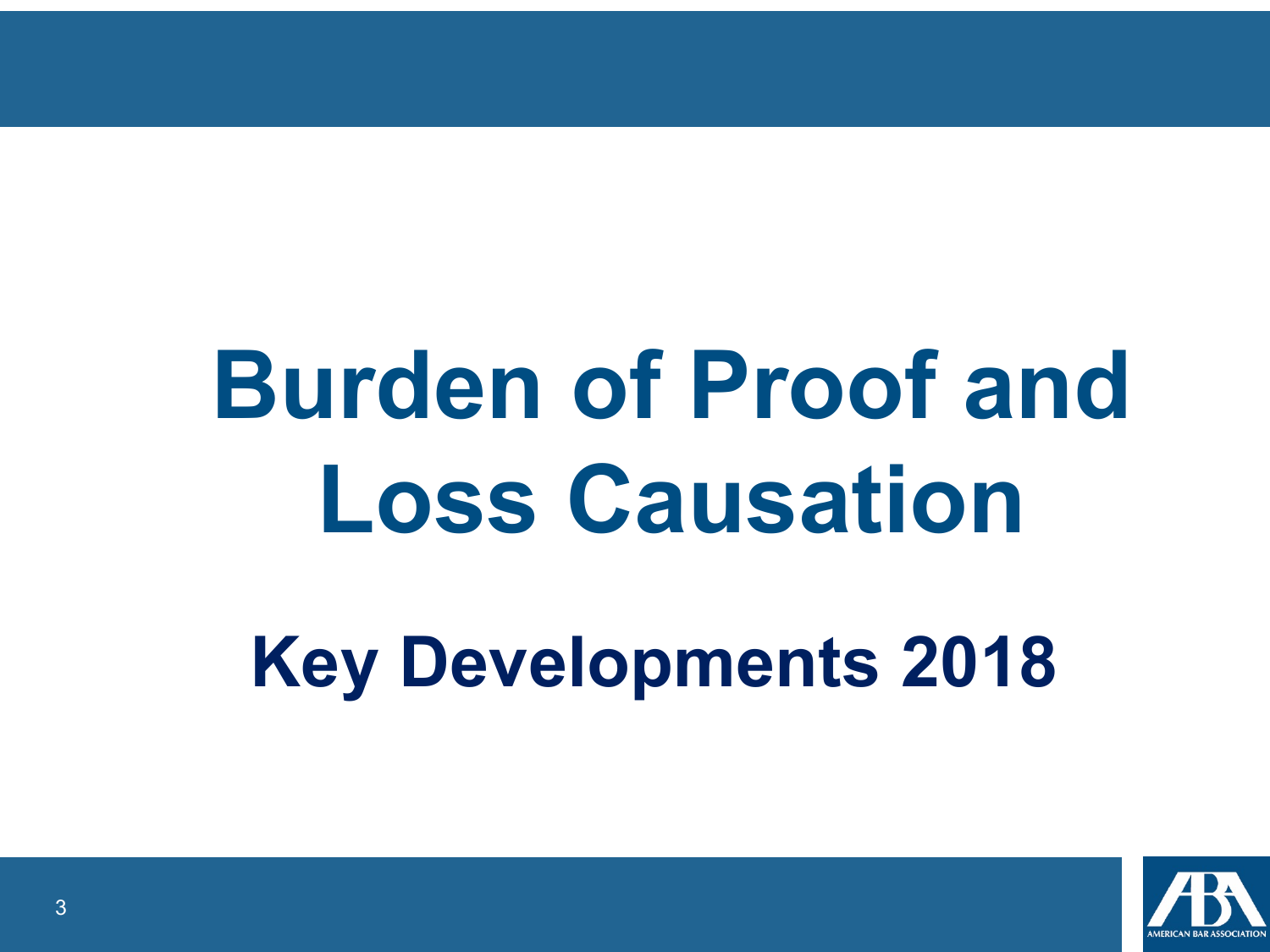## *Brotherston v. Putnam Investments, LLC*

- *Brotherston v. Putnam Investments, LLC*, 907 F.3d 17 (1st Cir. 2018). Proprietary fund class action:
	- On fiduciary breach claims (prudence and loyalty), district court entered judgment on partial findings after plaintiffs presented case
		- District court: insufficient evidence of loss; reversed
		- 1st Circuit next addressed causation: who bears burden of proving or disproving causation once plaintiff has proven loss in wake of imprudent decision

– Circuit split:

» Burden shifts to fiduciary: 4<sup>th</sup>, 5<sup>th</sup>, 8<sup>th</sup>

» Plaintiff bears burden: 6<sup>th</sup>, 9<sup>th</sup>, 10<sup>th</sup>, 11<sup>th</sup>

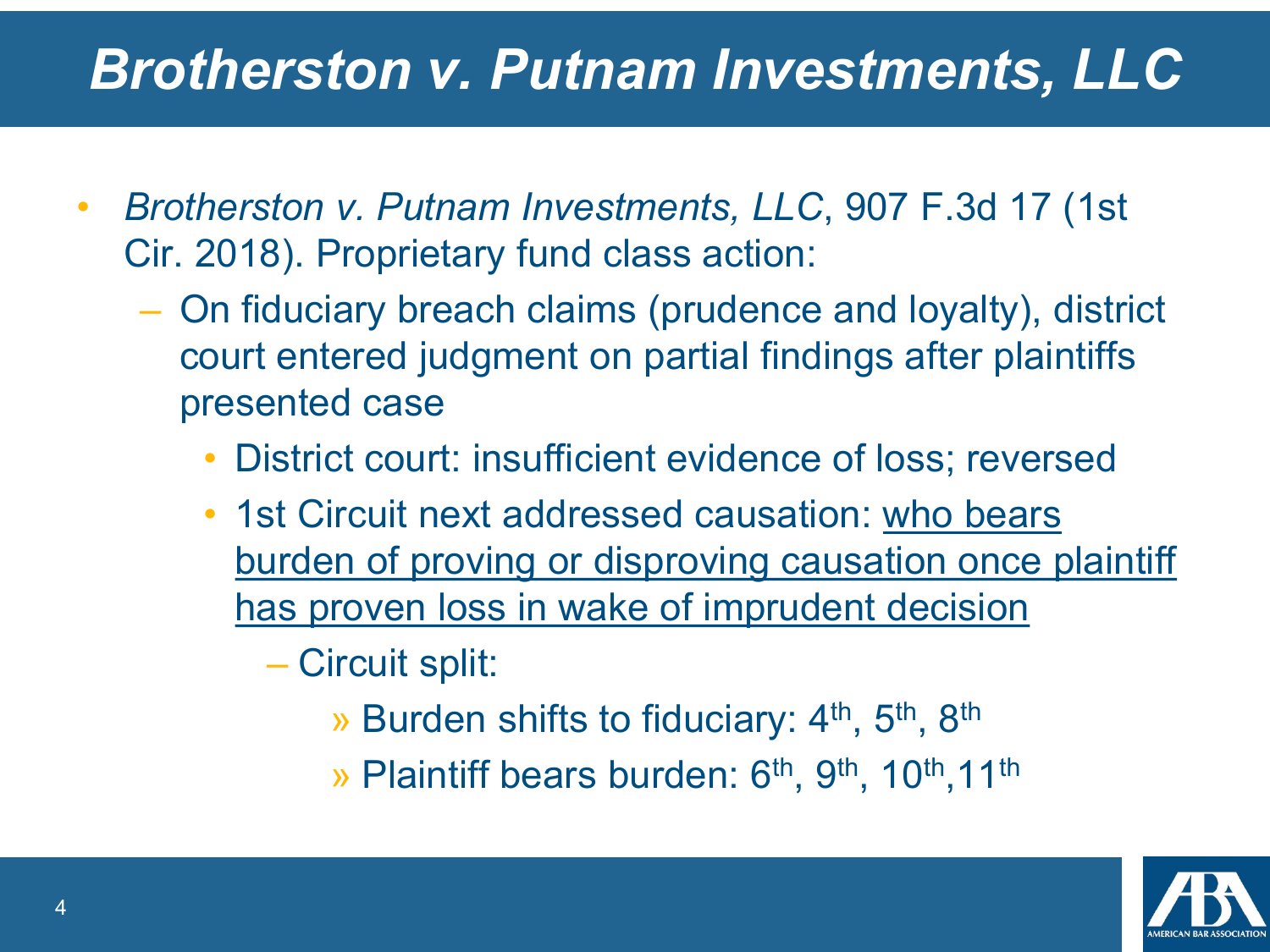## *Brotherston v. Putnam Investments, LLC*

- 1<sup>st</sup> circuit adopted burden-shifting approach
	- Statutory language silent
	- Common law of trusts
	- Fiduciary has more knowledge about causation (*Schaffer ex rel. Schaffer v. Weast*, 546 U.S. 49 (2005))
- Shift burden of production instead? Court briefly considered but rejected in favor of "well-trodden path."

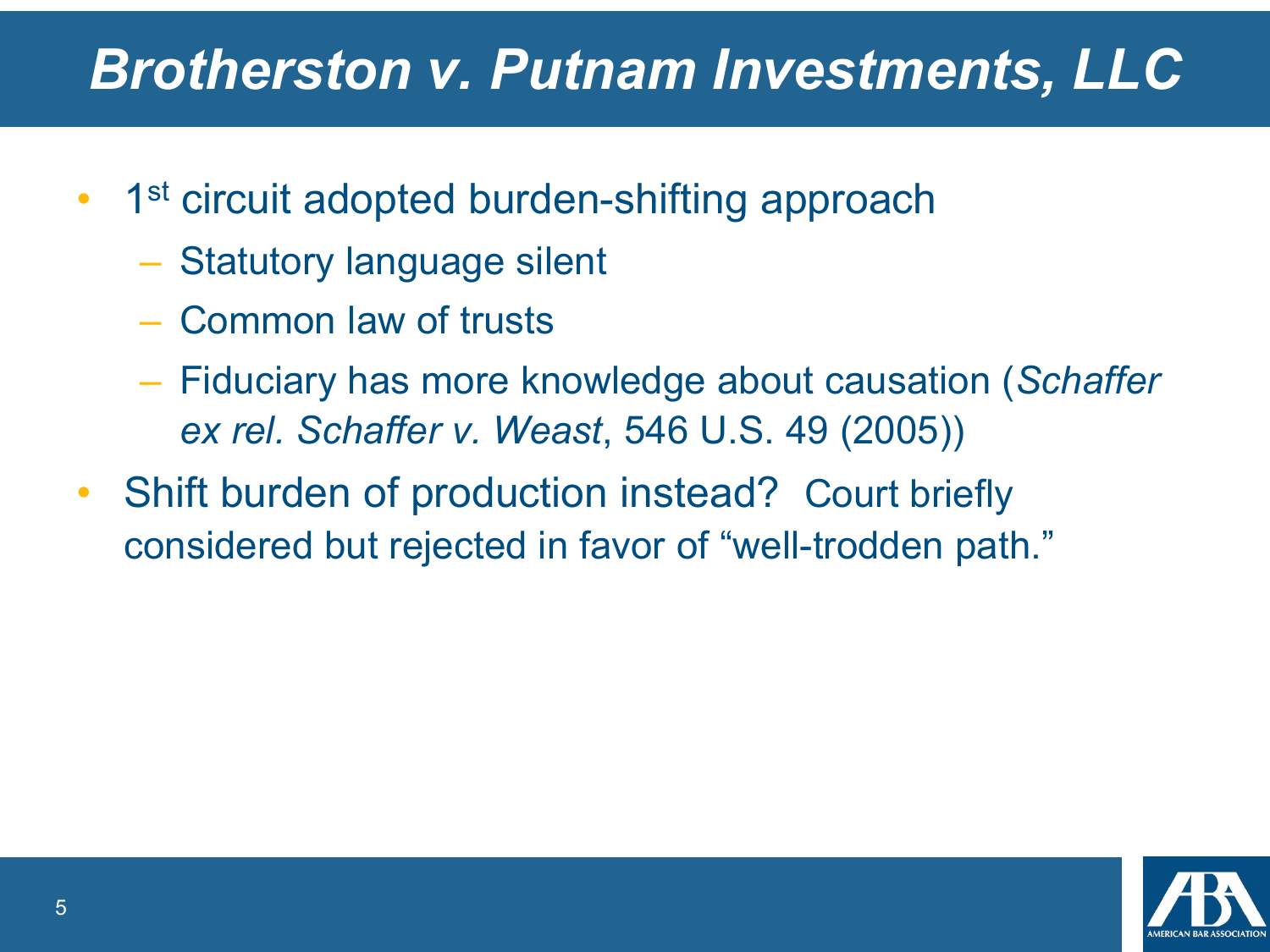## **Will SCOTUS address the issue?**

- *Brotherston v. Putnam*
	- Cert. petition filed January 11, 2019
	- Time to respond extended to March 15, 2019
- SCOTUS has indicated interest:
	- Petition for certiorari filed in *Pioneer Centres* (10th Cir.); SCOTUS in March 2018 called for views of the Solicitor General, but stipulation to dismiss petition in Sept. 2018
	- SG weighed in on *Tatum* (4th Cir.) in May 2015; certiorari denied

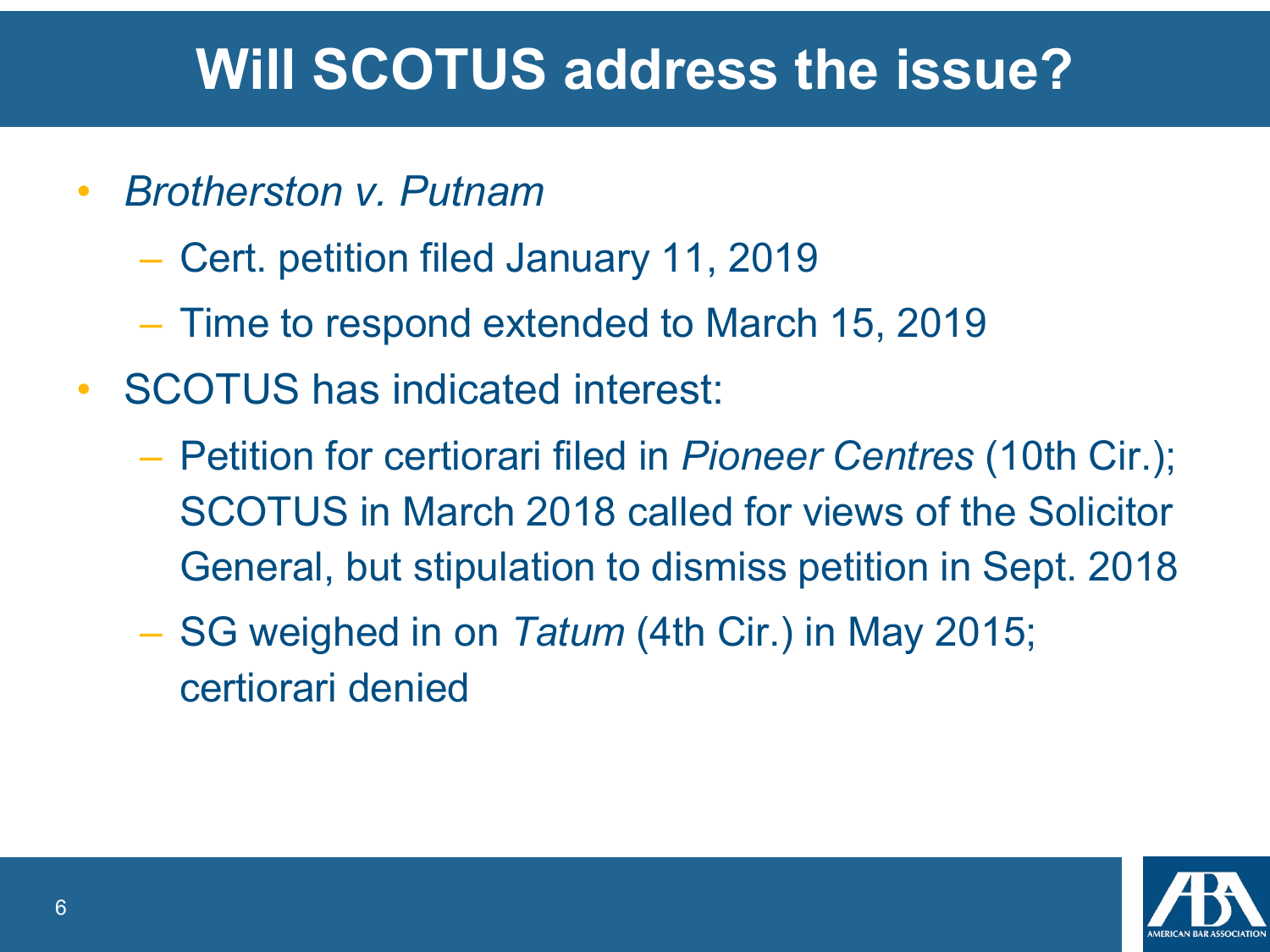## **Key Developments 2018 Fiduciary Disclosure**

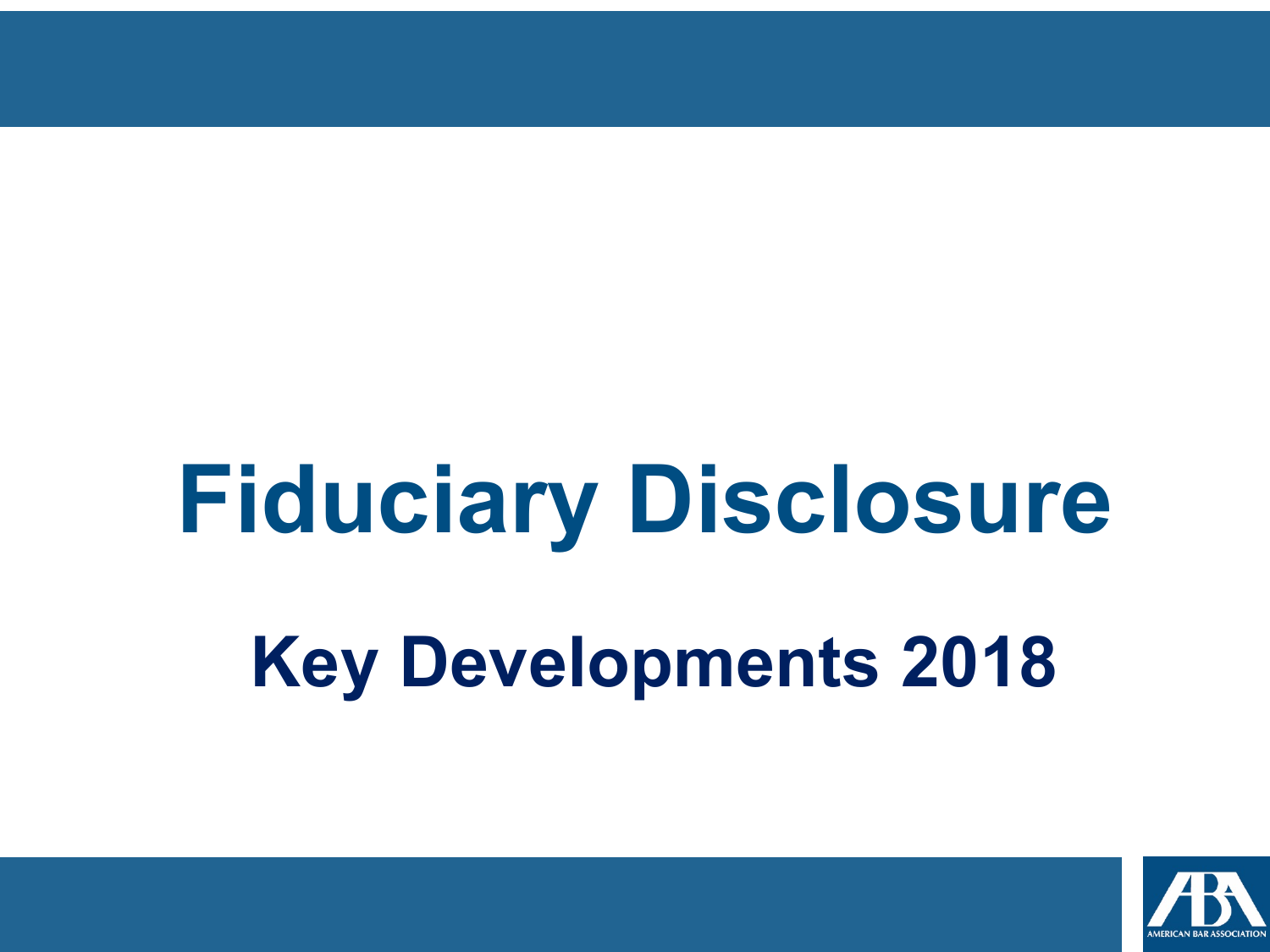## *Jander* **and Public Company ESOPs**

- *Jander v IBM*, 910 F.3d 620 (2d Cir. 2018). Claim ERISA plan fiduciaries knew IBM stock was overvalued because of impairment in its microelectronics business. Contrary to courts in other circuits, Second Circuit held this stated a plausible claim of fiduciary breach:
	- Plan fiduciaries had power to make corrective disclosures in ordinary course of securities disclosures.
	- Plausible that earlier disclosures may have limited harm.
- Held OK if ERISA imposes liability for securities disclosures that did not violate securities laws.
- Reinvigorate these claims, *e.g.*, Johnson & Johnson lawsuit?

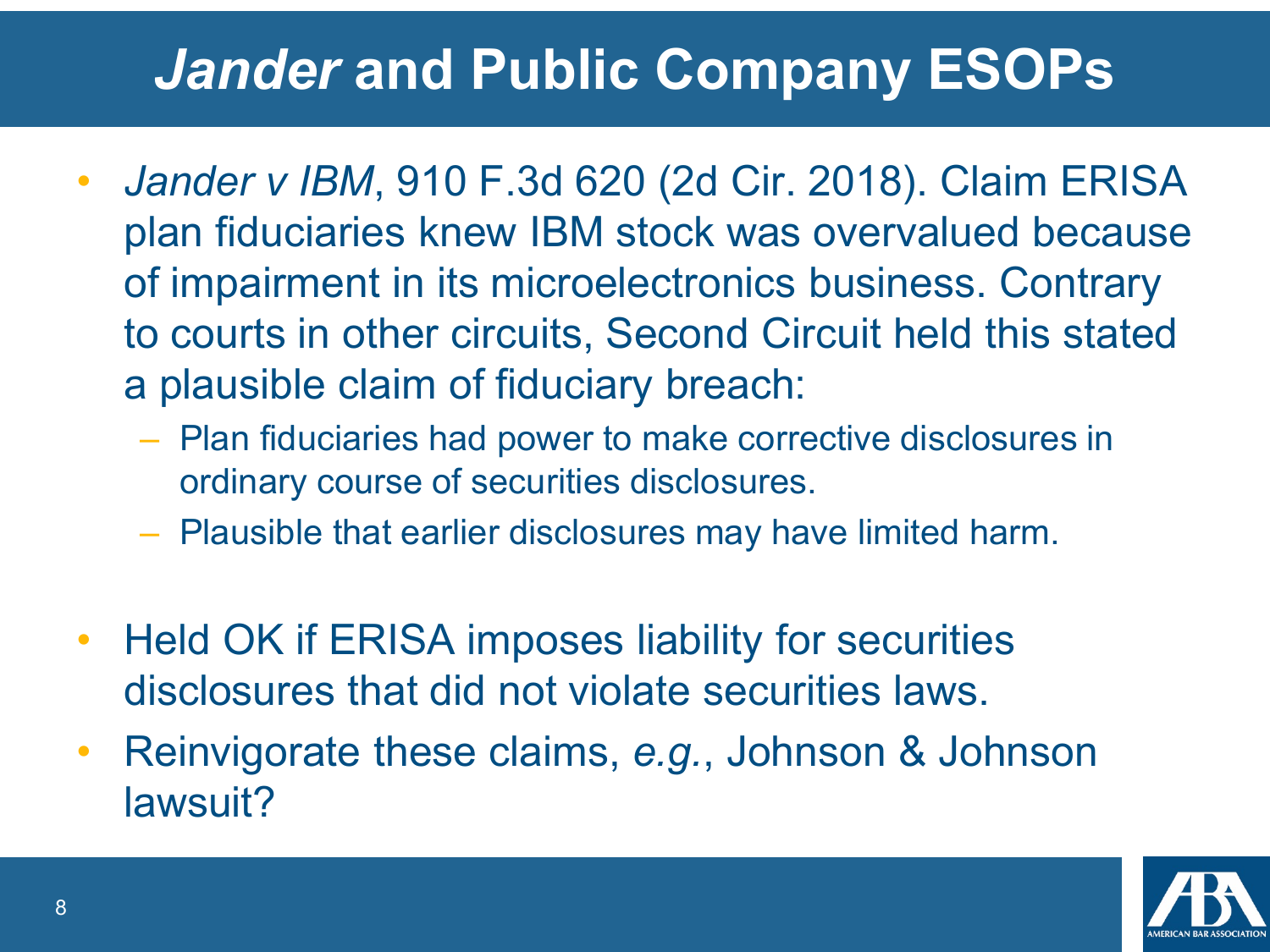## *Vest* **and Disclosure Conversion Rights**

- *Vest v Resolute,* 905 F.3d 985 (6<sup>th</sup> Cir. 2018). Employee went out on long-term disability; claim employer Resolute breached a fiduciary duty to tell him he could convert his \$300,000 optional life insurance when he ceased employment. Sixth Circuit held no fiduciary breach:
	- Not a required disclosure in ERISA regulations.
	- Did not mislead and no inquiry or notice of unique facts putting Resolute on notice silence would be harmful.
- Dissent: Benefit packet Resolute sent was misleading because it failed to disclose this conversion right.

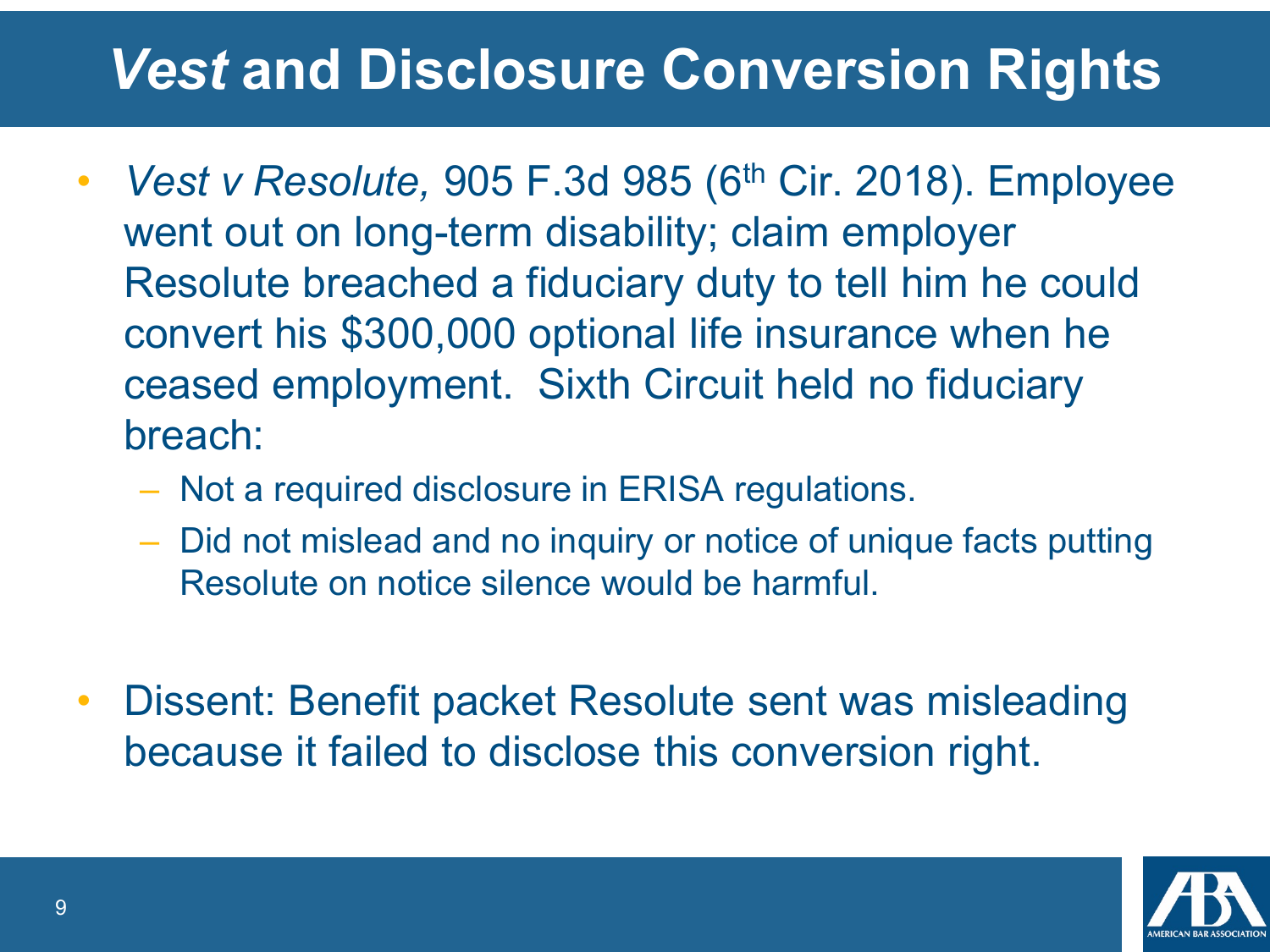#### *Pearce* **and Reliance on SPD**

- *Pearce v. Chrysler*, 893 F.3d 339 (6<sup>th</sup> Cir. 2018). Plaintiff passed on buyout because SPD stated he would remain eligible for early retirement subsidy. Chrysler terminated him that same day and enforced plan provision that (contrary to the SPD) negated early retirement subsidy for those who were terminated. Sixth Circuit held plaintiff stated a viable claim for reformation:
	- Chrysler may have committed equitable fraud, *i.e.*, a breach of duty (the misleading SPD) that constitutes an undue and unconscientious advantage of another.
	- $-$  Constructive fraud  $=$  (i) information asymmetry, (ii) defendant misrepresents the benefits, and (iii) plaintiff investigated and drew a reasonable conclusion.
- Case illustrates the importance of SPDs.

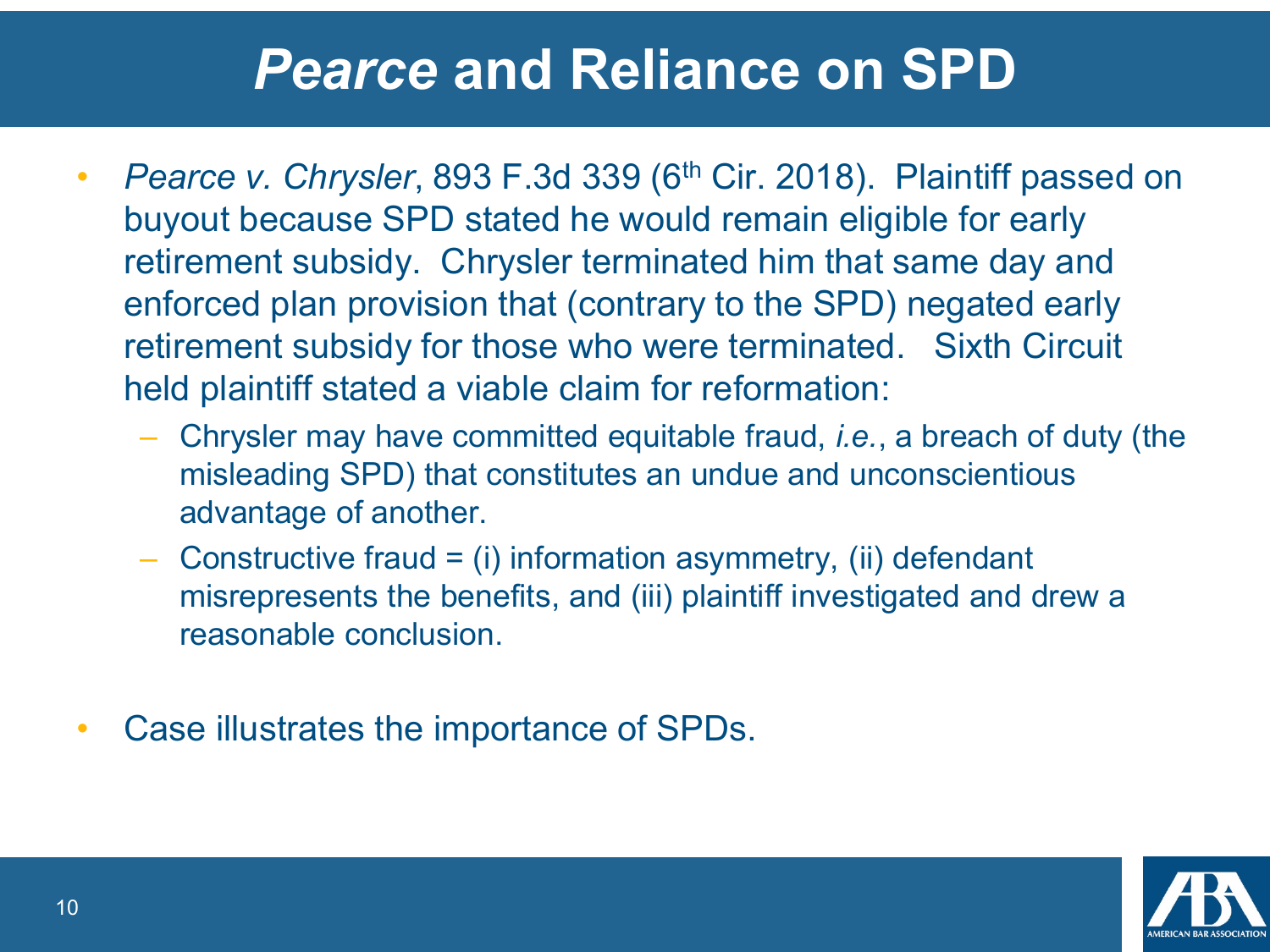#### *DeRogatis* **SPDs and Fiduciary Liability for Acts of Ministerial Agents**

- *In re DeRogatis*, 904 F.3d 174 (2nd Cir. 2018). Spouse of husband dying on lung cancer sought to maximize benefits under multi-employer pension and welfare plans. Second Circuit held:
	- Fiduciary obligations attach to actions of ministerial employees engaged in fiduciary function of communicating on plan benefits.
	- Pension plan fiduciaries not liable for inaccurate statements of agent when SPD was clear.
	- BUT welfare plan fiduciaries may be liable since welfare plan SPD was murky, and agent misstated impact of husband's early retirement on his health benefits.
- Again case illustrates the importance of clear SPDs.

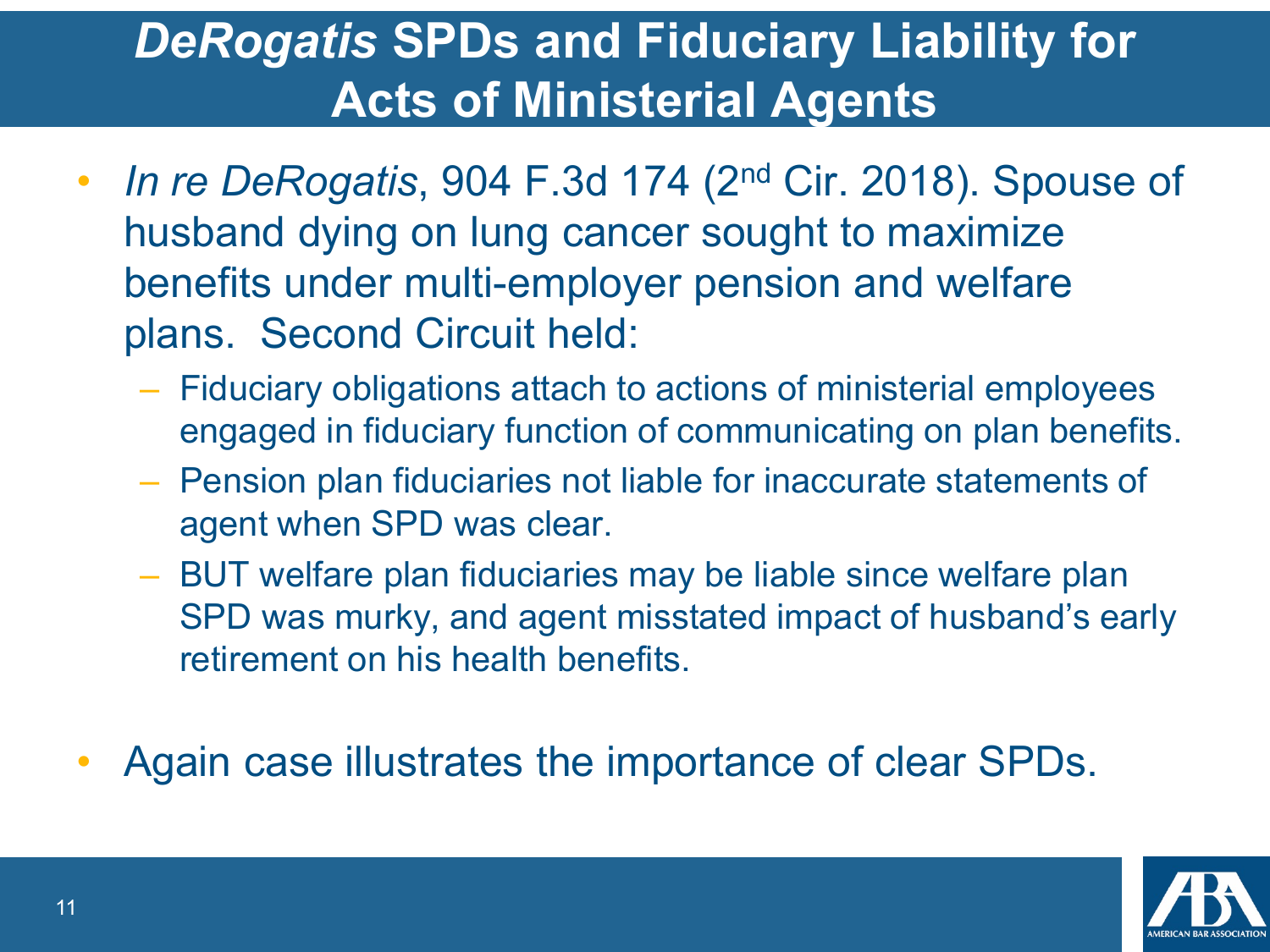## **Prescription Drug Litigation**

**Key Developments 2018** 

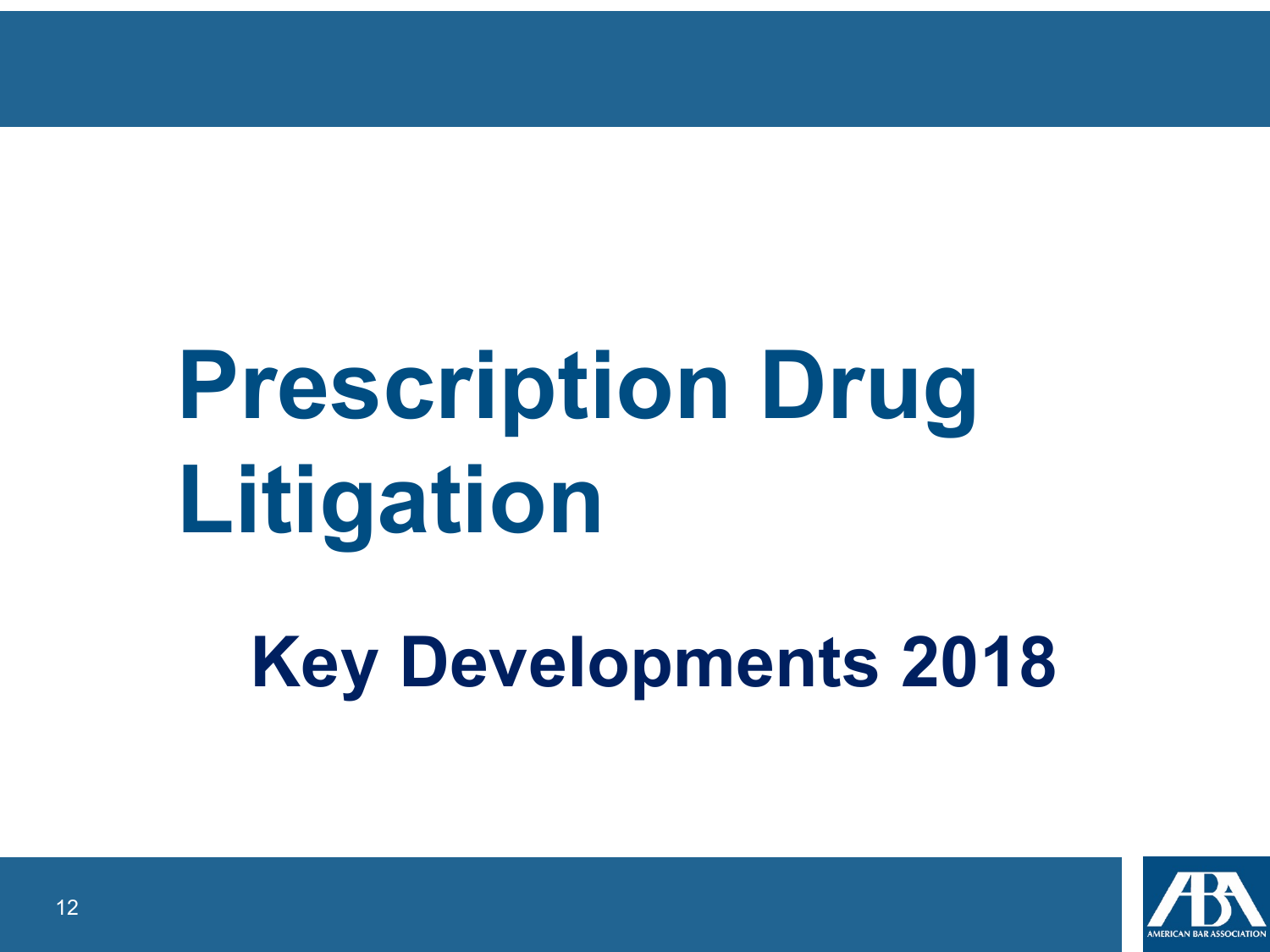#### *Overview*

PBMs: PBMs generally contract with pharmacies, negotiate discounts and rebates with drug manufacturers, review drug utilization, manage drug formularies, and process and pay prescription drug claims.



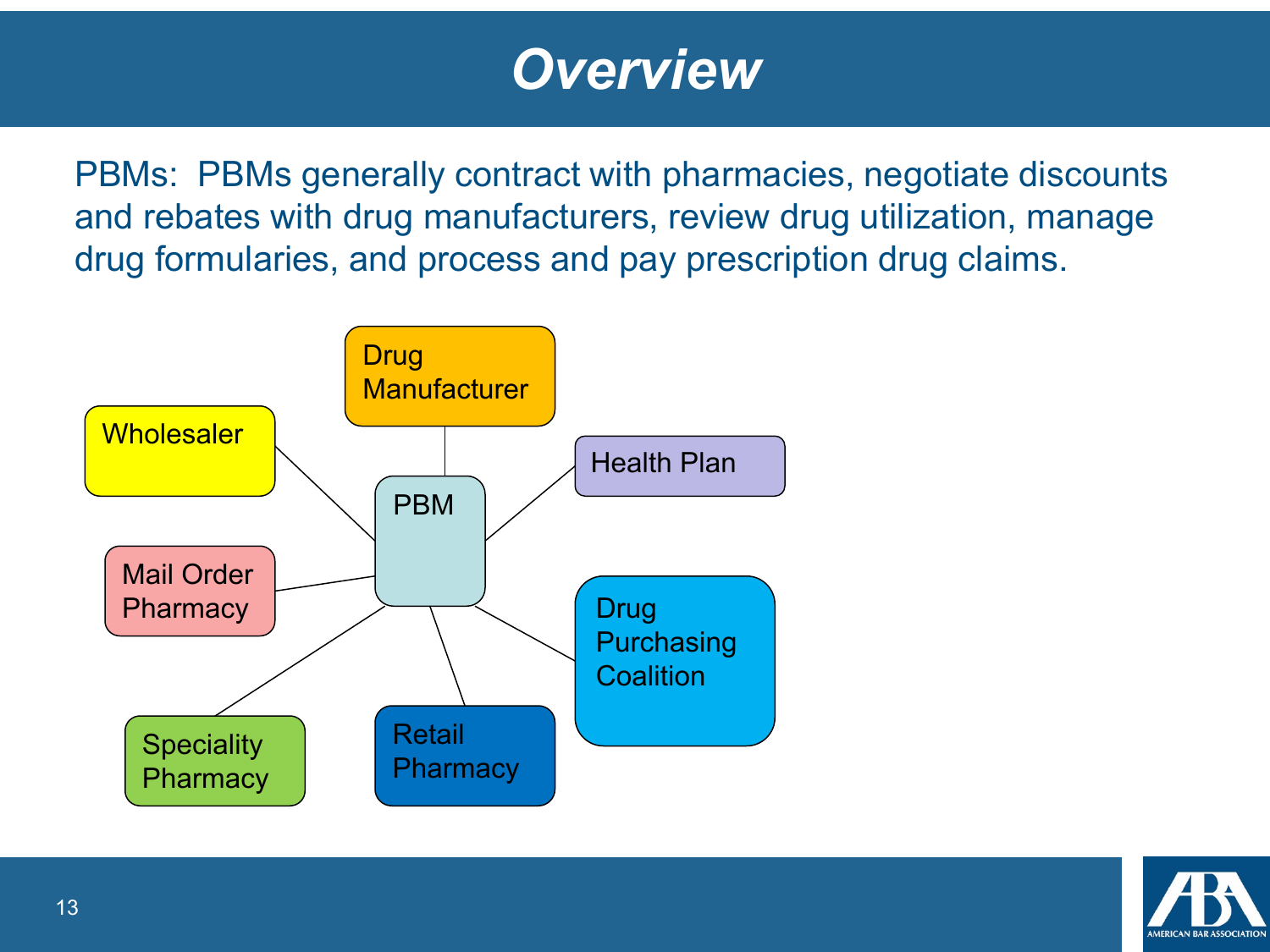#### *Overview*

- Plaintiffs have argued that insurers and PBMs acted as fiduciaries with respect to:
	- Drug prices
	- Rebates
	- Formulary placement
	- Drug switching
	- Drug classification
- Courts have found that insurers and PBMs are not fiduciaries based on:
	- Contract terms
	- Arm's-length negotiations
	- Settlor function
	- Plan retaining sole discretion over price, formulary, etc.

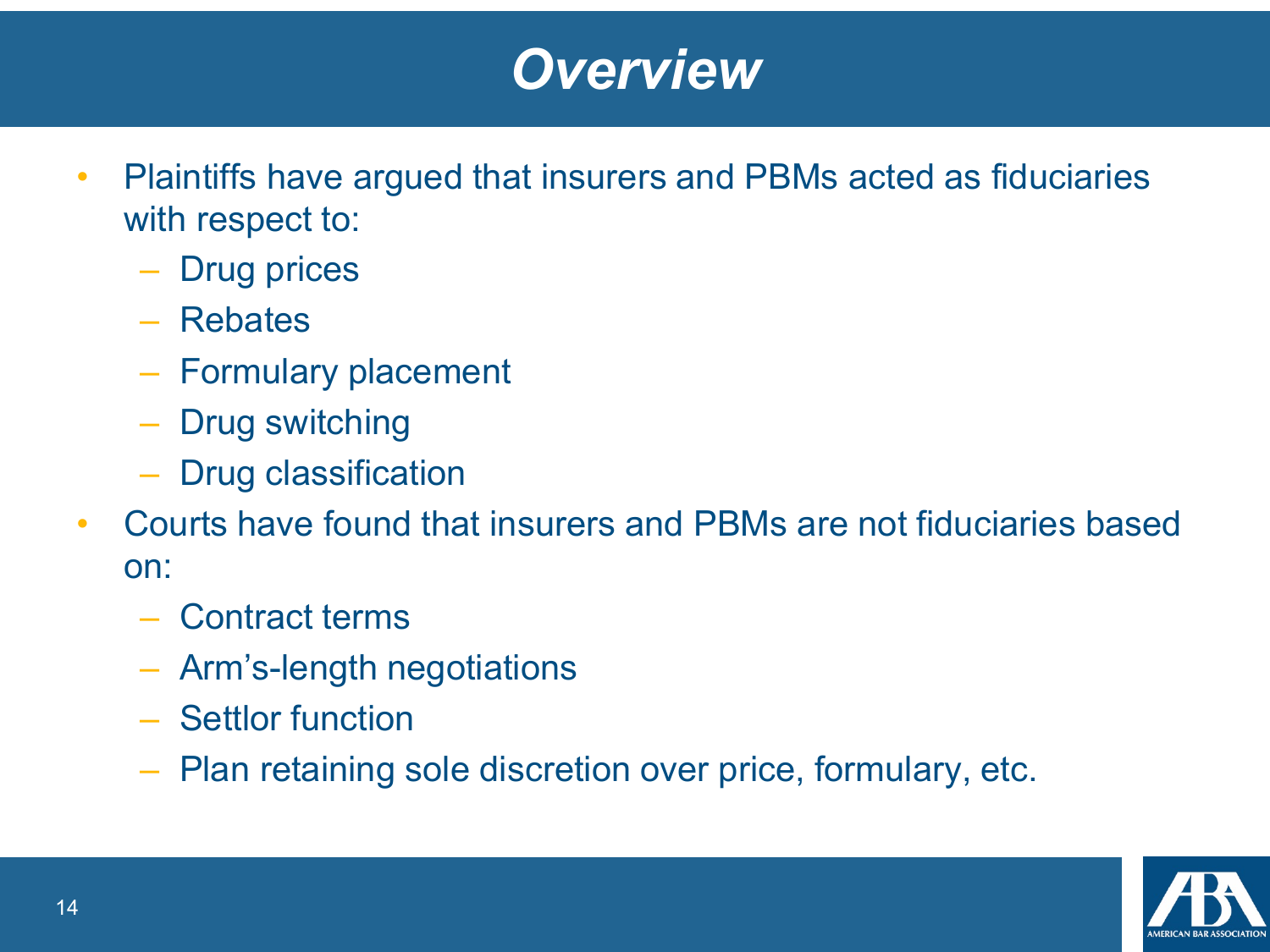#### *In re Express Scripts*

- *In re Express Scripts/Anthem ERISA Litig.*, 285 F. Supp. 3d 655(S.D.N.Y. 2018). Insurer's agreement with PBM requires it to provide "competitive benchmark pricing" to insurer, and periodically renegotiate to achieve same. ERISA 404 and 406 violations related to drug pricing. At motion to dismiss stage, held:
	- Neither PBM nor insurer fiduciary.
	- "Competitive benchmark pricing" term is limited by separate contractual provision limiting price. Second provision was sealed.
	- Insurer making business decision.

Appeal argued October 19, 2018 before Second Circuit.

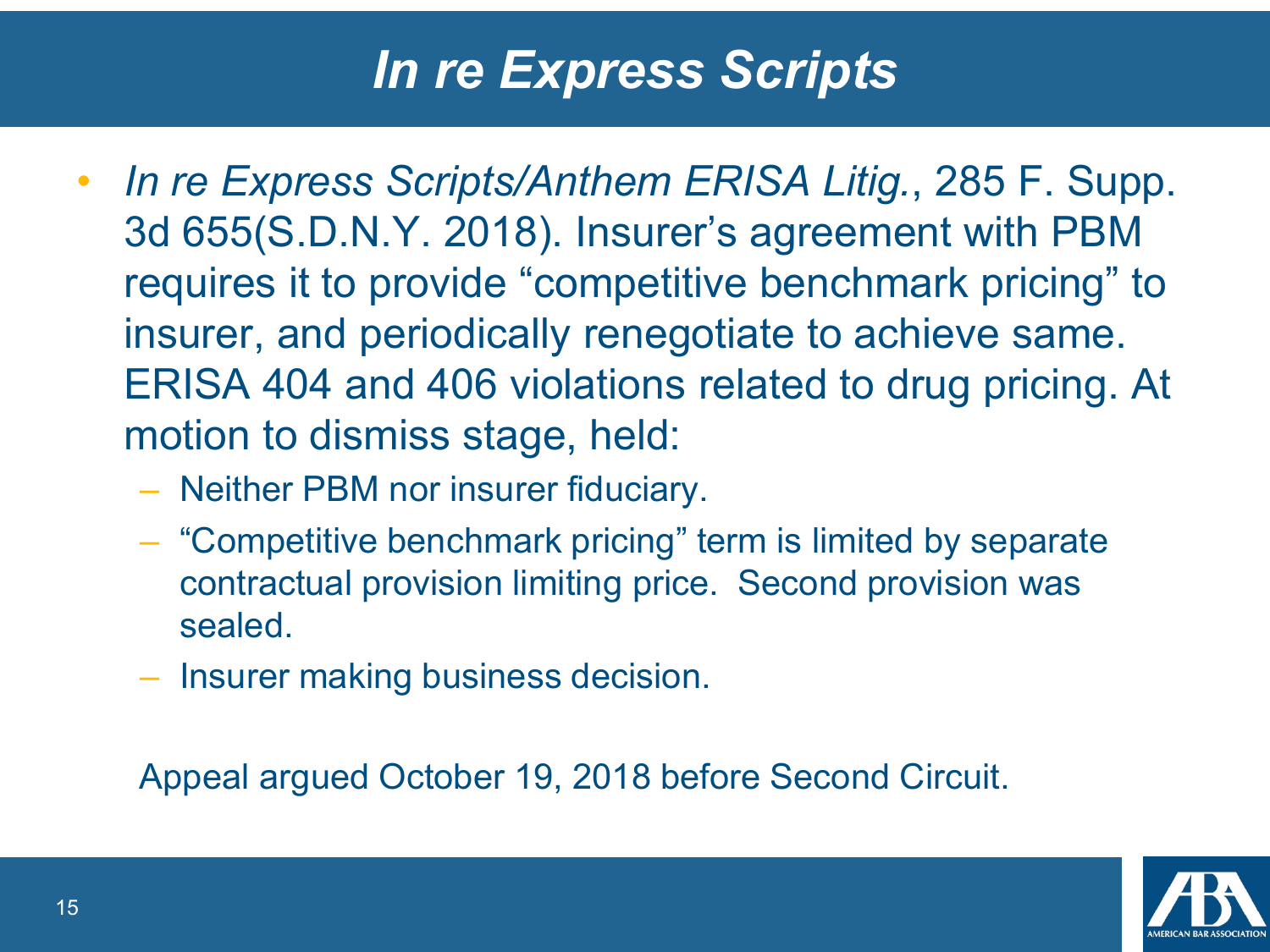#### *Negron v. Cigna*

- *Negron v. Cigna*, 300 F. Supp. 3d 341 (D. Conn. 2018). Suit against insurer/PBM alleging fiduciary breach, PT, and benefits claims. Insurer required pharmacies to charge copay in excess cost paid by PBM. Insurer would claw-back spread and did not disclose practice to participants. Pleadings averred that plan terms limited insurer to only charging participants actual cost of drugs.
	- Exhaustion of benefit claims futile.
	- Discretion over pricing contravened plan terms and constituted plan management and administration sufficient for fiduciary status.
	- Plan contracts with insurer constituted plan assets.
	- 404, 406, and 502(a)(1)(B) violations could proceed.
	- 404 violations allowed in part based on insurer's failure to disclose claw-back.

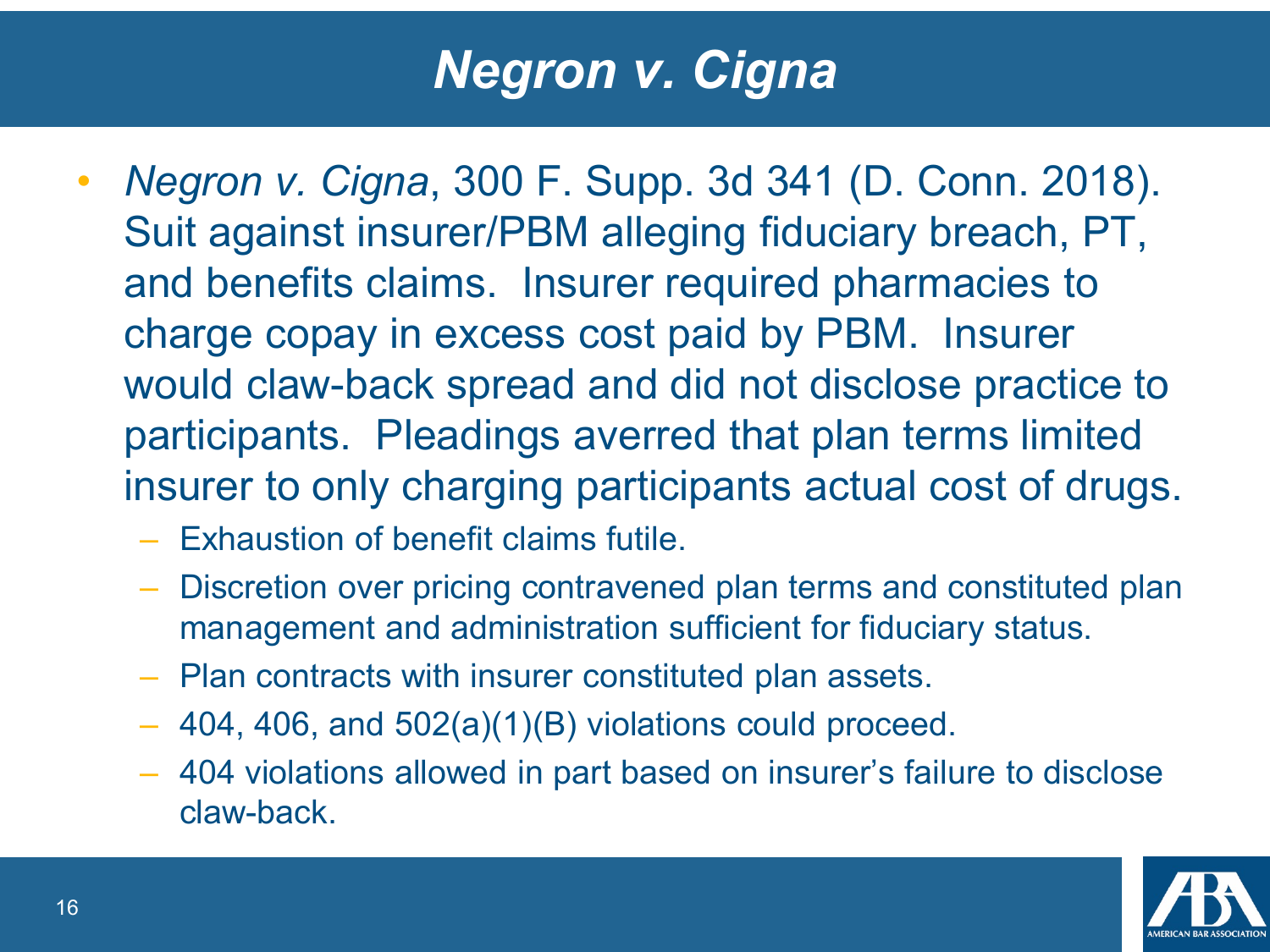#### *In re EpiPen*

- *In re EpiPen ERISA Litig.*, 341 F. Supp. 3d 1015 (D. Minn. 2018). Participants brought suit against consortium of PBMs alleging PBMs improperly agreed to high EpiPen prices and retained spread through rebates and other payments. PBMs moved to dismiss.
	- Court declined significant inquiry into underlying contracts.
	- Defendants retained sufficient "discretion to determine the amount of their compensation as sourced for plan assets."
	- However, 406 violations dismissed on basis that misconduct did not involve plan assets.
	- Court explained in footnote that 404 violations turned on ERISA 3(21)(a)(iii).

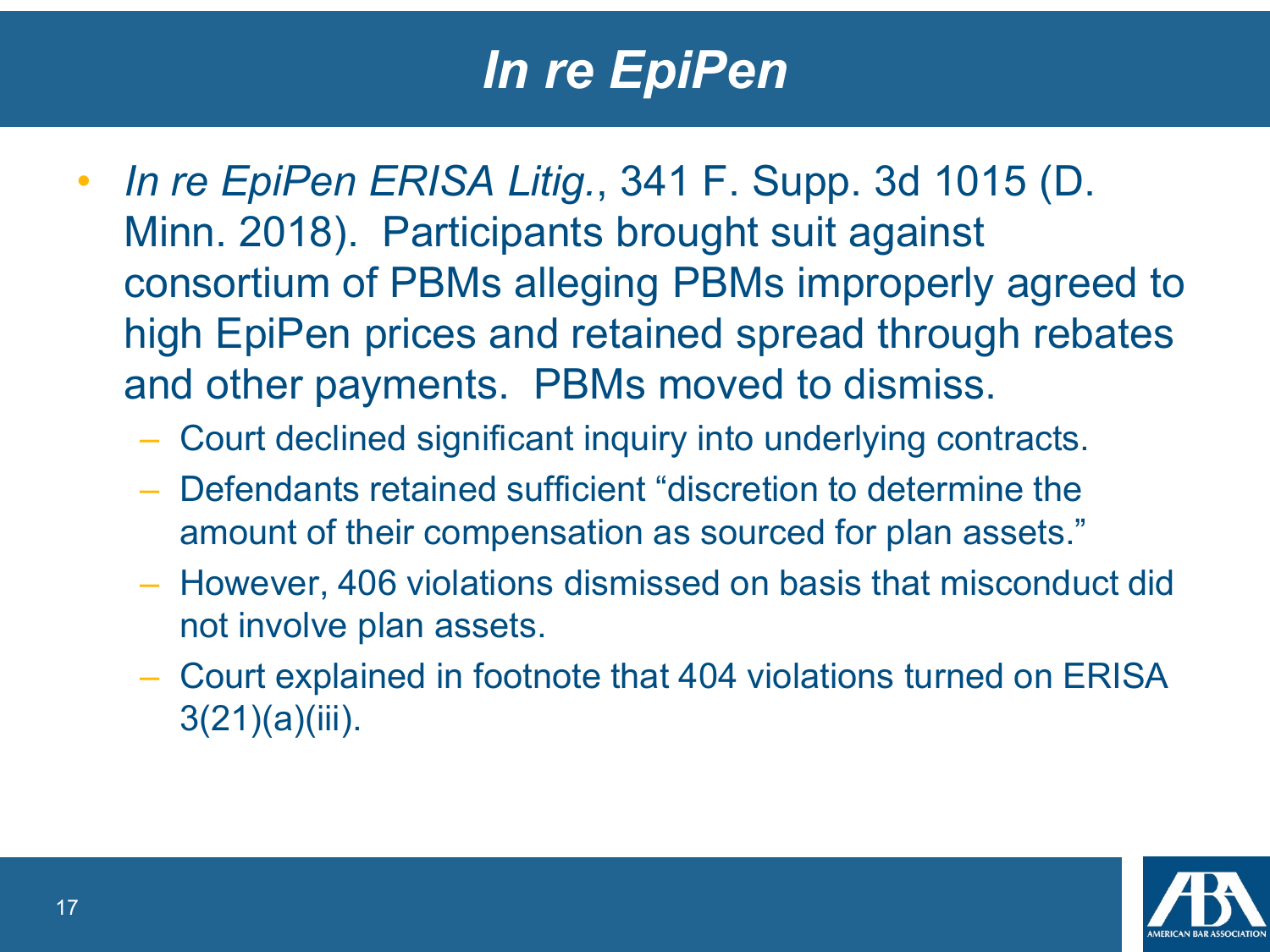#### **Fiduciary Status**

- Fiduciary status is critical threshold element. But how much discretion is sufficient? *Compare*:
	- *Express Scripts*: contract requiring "competitive benchmark pricing" + periodic renegotiation + add'l undisclosed pricing constraints = No.
	- *Negron*: contract limiting participants payments to price paid by  $PBM = Yes.$
	- *EpiPen*: pricing discretion over unspecified spread and pass through contracts = Yes.
- Discretion over what?
	- Negron: status based on administration and management. Contract is plan asset.
	- EpiPen: status based administration. Contract is not a plan asset.

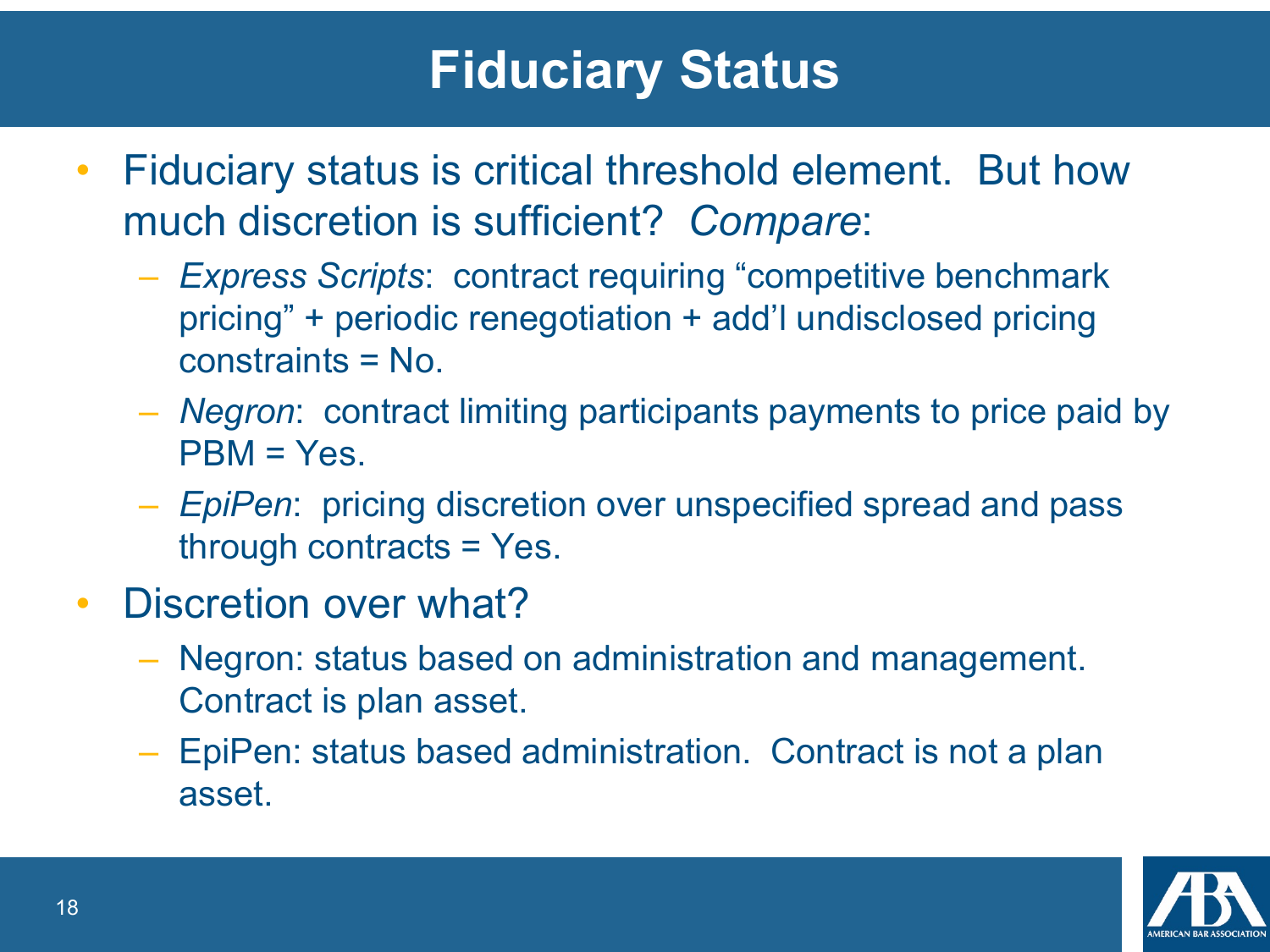**Key Developments 2018 ESOP Trials and Valuation Issues and Employer Stock Funds** 

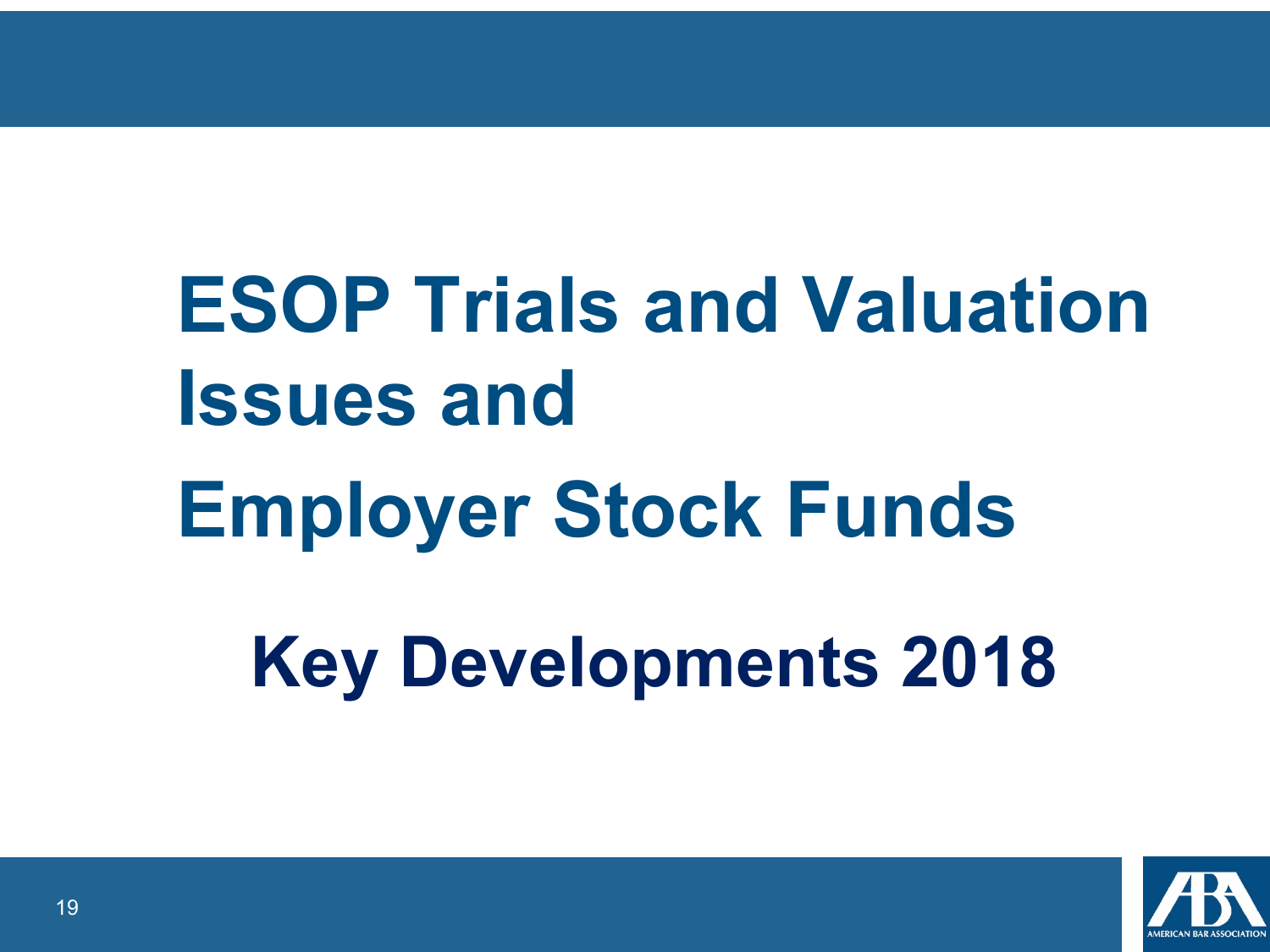- *Brundle v. Wilmington Trust,* Appellate docket # 18-1029 (4th Ci. 2018)
- Oral argument held on 12/11/2018 before the Honorable Roger L. Gregory, Diana G. Motz and Henry F. Floyd.
- Case on Appeal:
- *Brundle v. Wilmington Trust, 241 F.Supp. 3d 610 (ED Va 2017)*
- Wilmington Trust held liable for violating §1106(a)(1)(A), causing \$29,773,250 in damages to the ESOP
- *Brundle v. Wilmington Trust*, 258 F.Supp. 3d 647 (ED Va 2017)
- Motion to amend the judgment (denied) or for new trial and participant's petition for attorneys fee (granted in part).

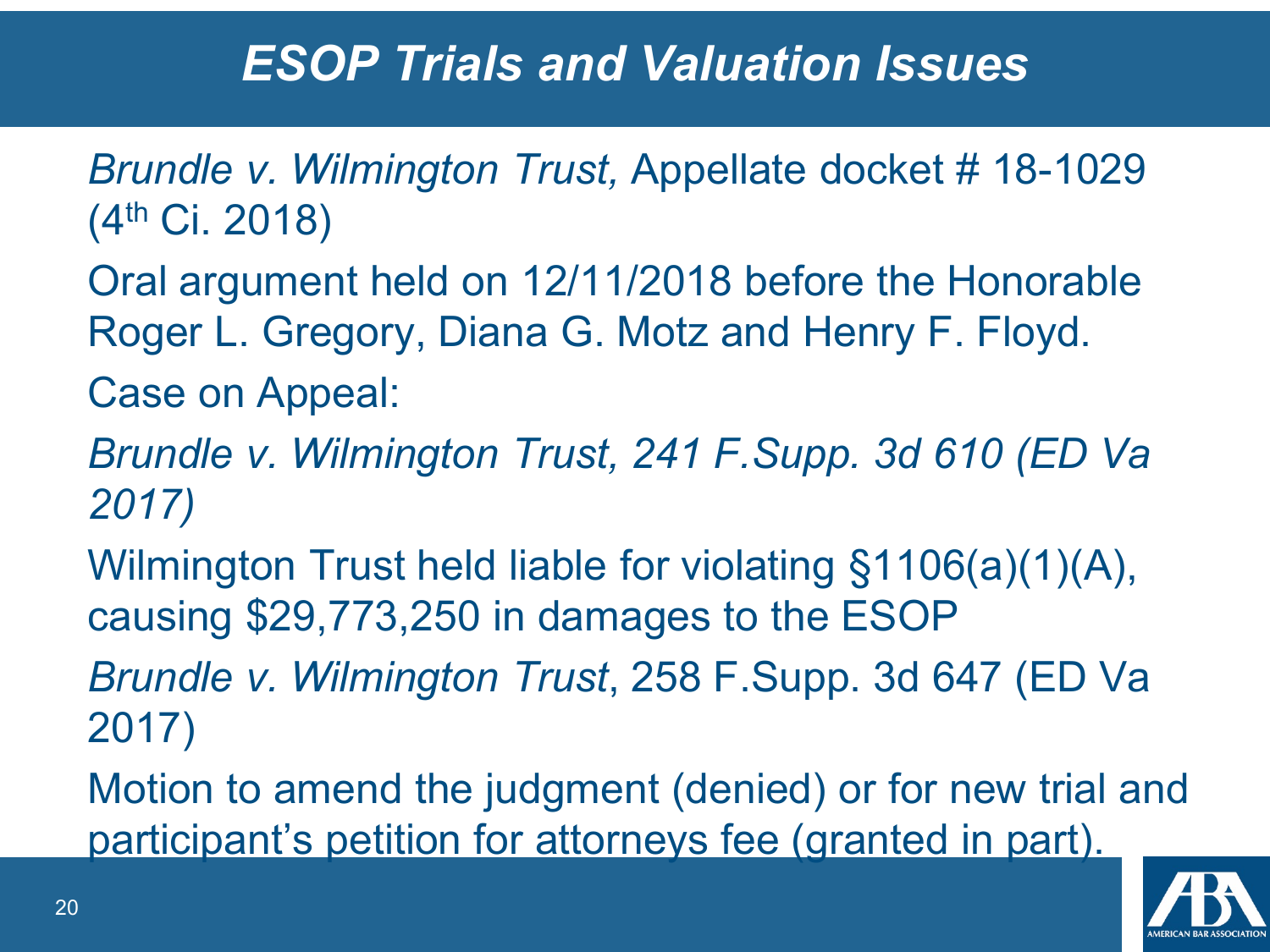#### Background:

Participant sued ESOP Trustee which had negotiated and approved acquisition of employer stock in conjunction with the establishment of the ESOP.

Basis for loss calculation – Trustee's failure to probe valuation on following issues:

- Failure to investigate prior report
- Failure to probe riskiness and reliability of management projections
- Failure to investigate control premium/lack of control discount
- Failure to investigate rounding

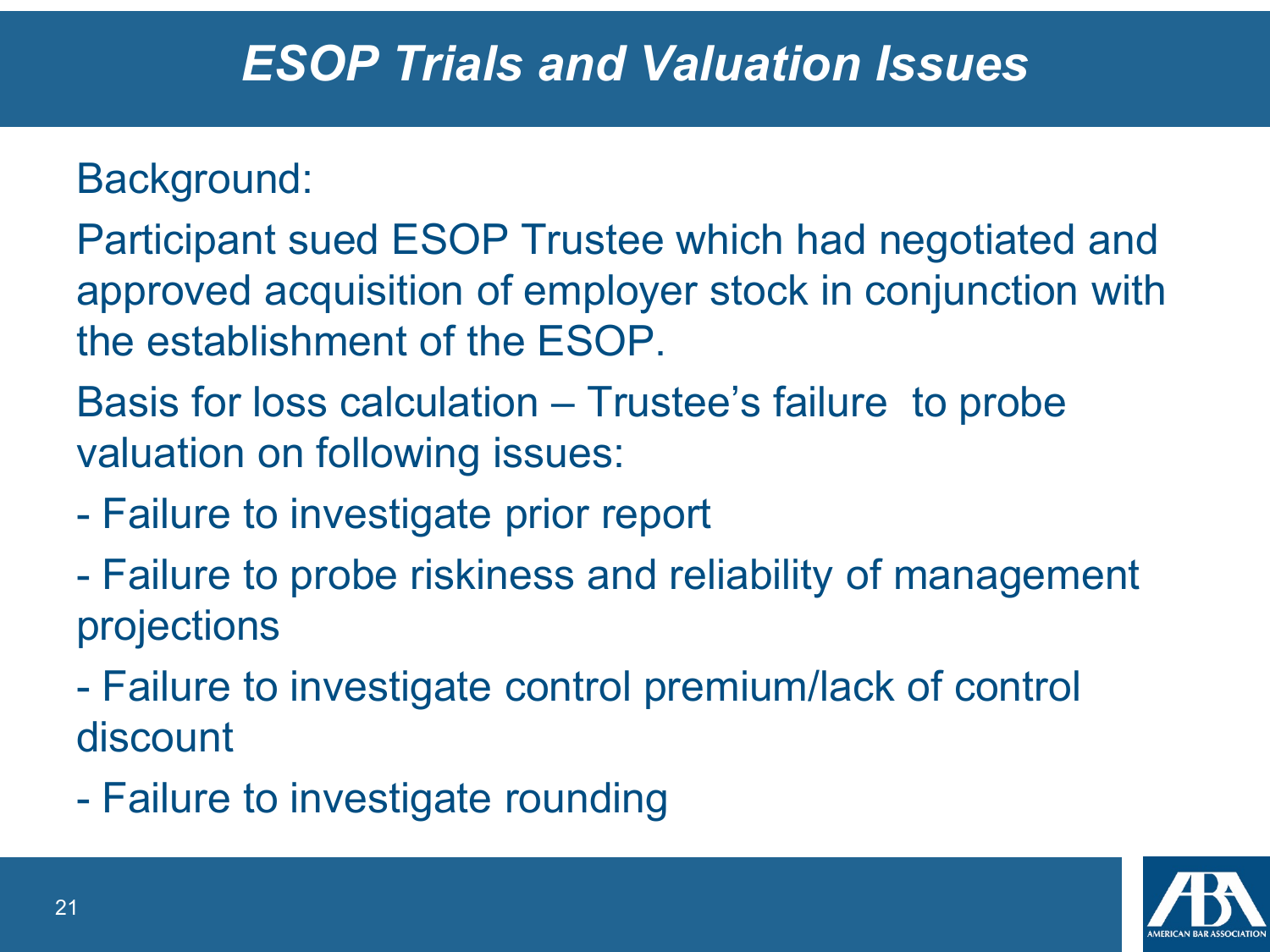Loss calculation:

Company's growth projections accepted by Trustee inflated price by \$4,325,000

Control issues – control premium (\$8,186,000) /lack of control discount (\$9,715,250) caused losses in the amount of \$17,901,250.

Rounding procedure of SRR damaged ESOP by \$3,000,000.

Other Losses - \$4,541,000.

Total: \$29,773,250

*Motion to Amend Judgment or for new trial – not granted.*

*Petition for Attorneys fees – fees awarded under §1132 in amount of \$1,819,631 and will offset contingent fee, which will be reviewed as to excessiveness through a process analogous to class settlement.* 

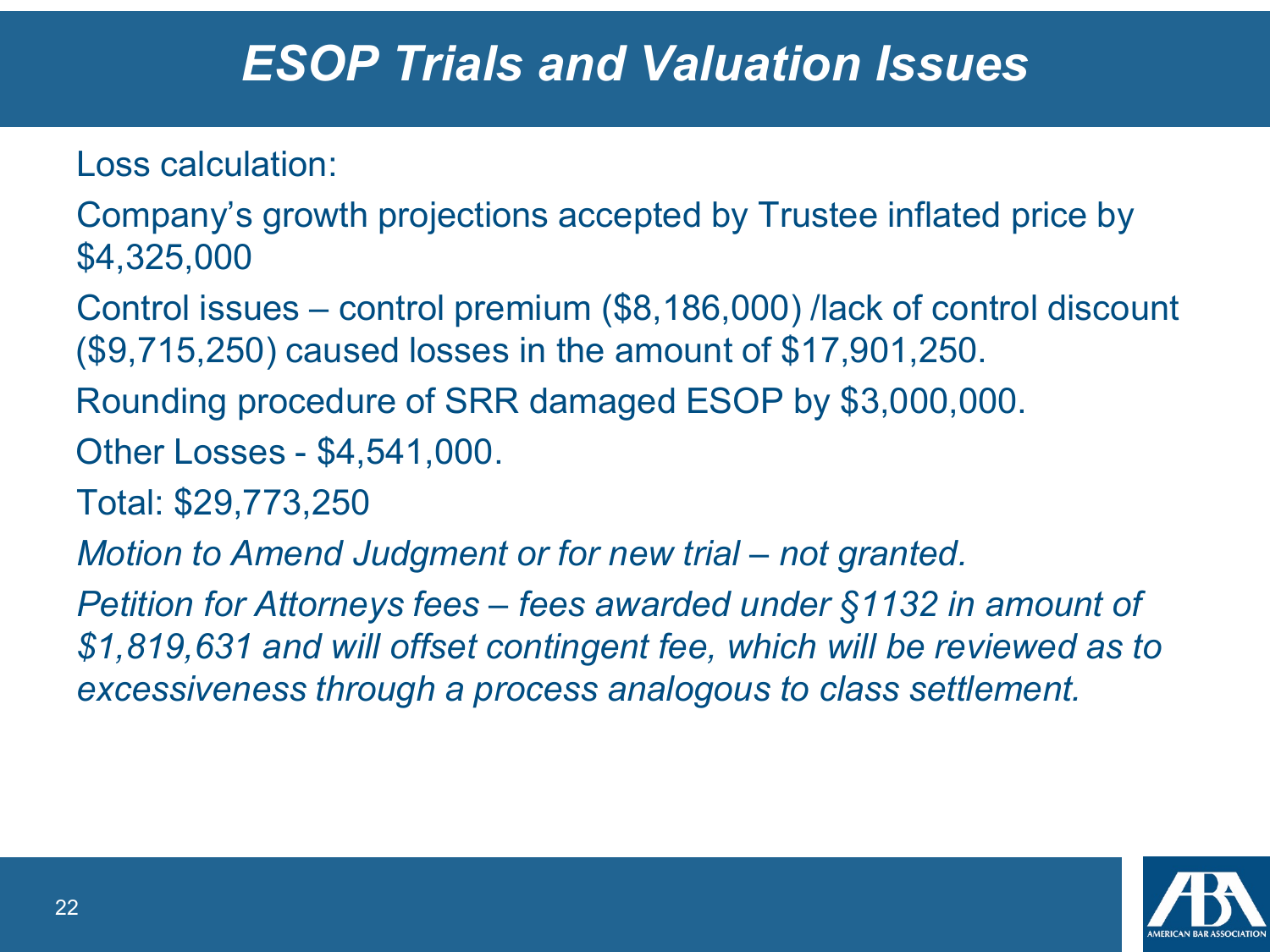#### *Appeal Issues:*

*Prohibited Transaction:* Whether the District Court erred in finding that the 2013 stock purchase was a prohibited transaction because the ESOP paid more than adequate consideration.

*Damages:* Whether District Court erred in calculating damages. (In particular, finding that ESOP should not have paid a control premium because ESOP did not acquire effective control through the transaction.)

*Offset:* Whether District Court erred in failing to allow Wilmington Trust an offset by amount ESOP received in a subsequent sale to a thirdparty strategic buyer.

*Attorneys fees:* Whether the District Court erred in awarding attorneys fees pursuant to ERISA §502(g) and allowing attorneys' fees from common fund.

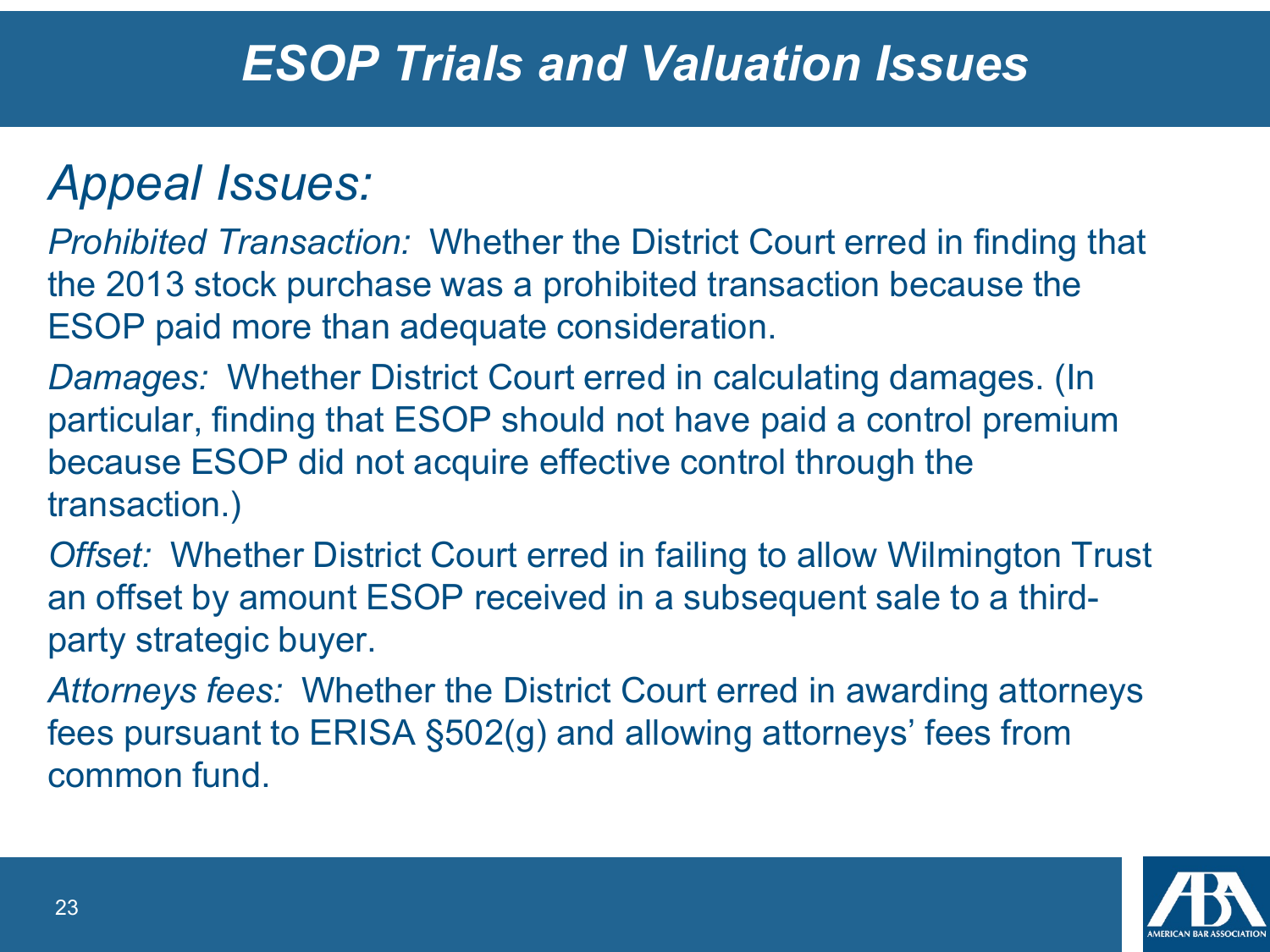- *Svigos v. Wheaton Securities, Inc.* 2018 EBC 29572 (N.D.Ill) (2018)
- Background
- Plaintiff alleged that the distribution that she received was approximately \$1.8 million less than the value of her shares in light of self-dealing on the part of the two other shareholders. She alleged violations of ERISA §502(a)(1)(B), §502(a)(2) and, alternatively, §502(a)(3)
- Holding
- Court found that the Plaintiff , alleged a sufficiently close relationship between the Defendants, their responsibilities with respect to the Plan, their positions at Wheaton, the management of the Plan, and the management of Plan assets to support the inference that Defendants acted as plan fiduciaries when they allegedly engaged in self-dealing transactions.
- Case subsequently settled and was dismissed without prejudice.

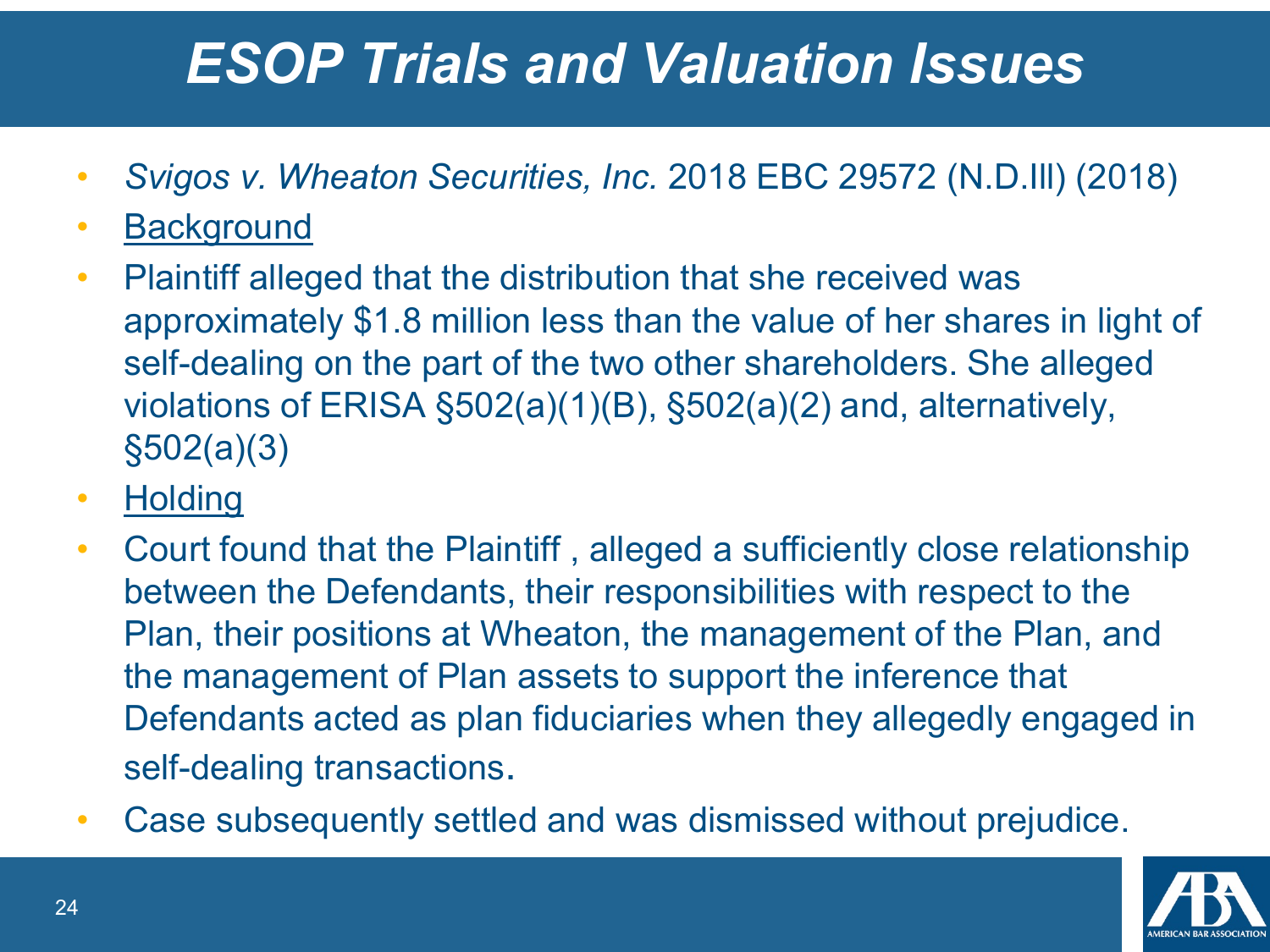- *Hurtado v. Rainbow Disposal Co., Inc.,* 2018 WL 3372752 (C.D.Cal.2018)
- Background
- Motion to Dismiss denied on all counts in relation to a sale of a company's stock.
- Highlighted Holdings:
- Plan assets Stocks were plan assets. The allegation of use of the transaction of the sale of stock to secure employment contracts with the new company was sufficient for pleading prohibited transaction/self dealing.
- Self-dealing duty to investigate and determine whether ESOP shareholders should file a derivative suit.
- Unlawful indemnity arrangements if 100% ESOP owned company indemnifies for breach of fiduciary duties.

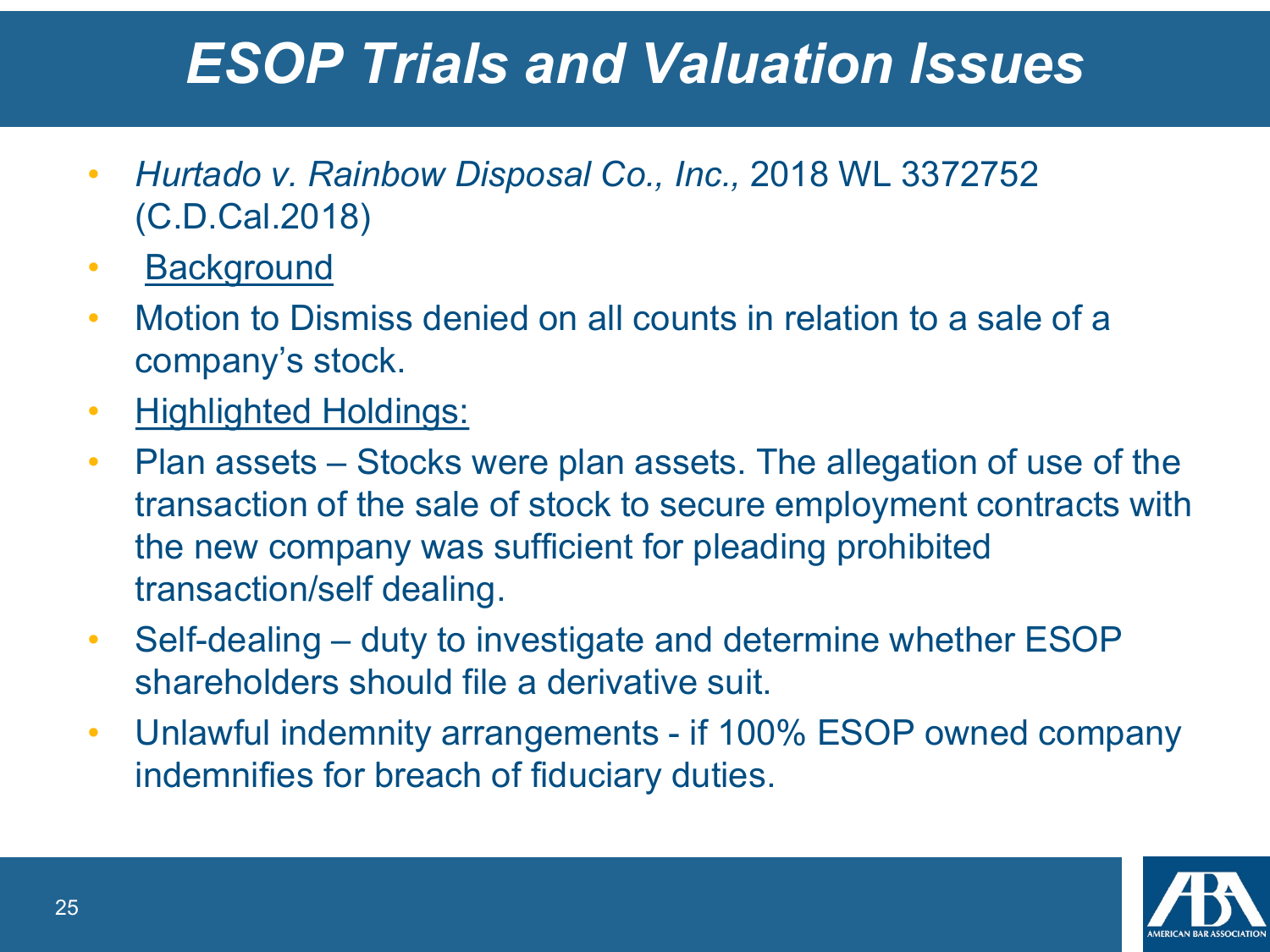#### *Employer Stock Held in ESOPs and Participant Directed Individual Account Plans*

A number of cases during 2018 revisited F*ifth Third Bancorp v. Dudenhoeffer,* 134 S.Ct. 2459 (2014).

*Jander v. Ret.Plans Comm. Of IBM,* 910 F.3d 620 (2nd Cir. 2018) Survived Motion to Dismiss – alleged it was imprudent not to disclose the underperformance of a company division based on market studies that early disclosure would have mitigated the eventual decline of the stock.

*Graham v. Fearon, 721 F. App'x 429* (6<sup>th</sup> Cir, 2018). Dismissal affirmed, finding that disclosure of the negative information might have been more harmful than beneficial due to the risk of market over-reaction.

*Kopp v. Klein,* 894 F.3d 214 (5<sup>th</sup> Cir.2018) Dismissal of claim affirmed alleging that failure to disclose info about employer stock was a fiduciary breach where there was no cognizable allegation that public information was not fair assessment of stock's value and disclosure of the negative info might have been more harmful than beneficial.

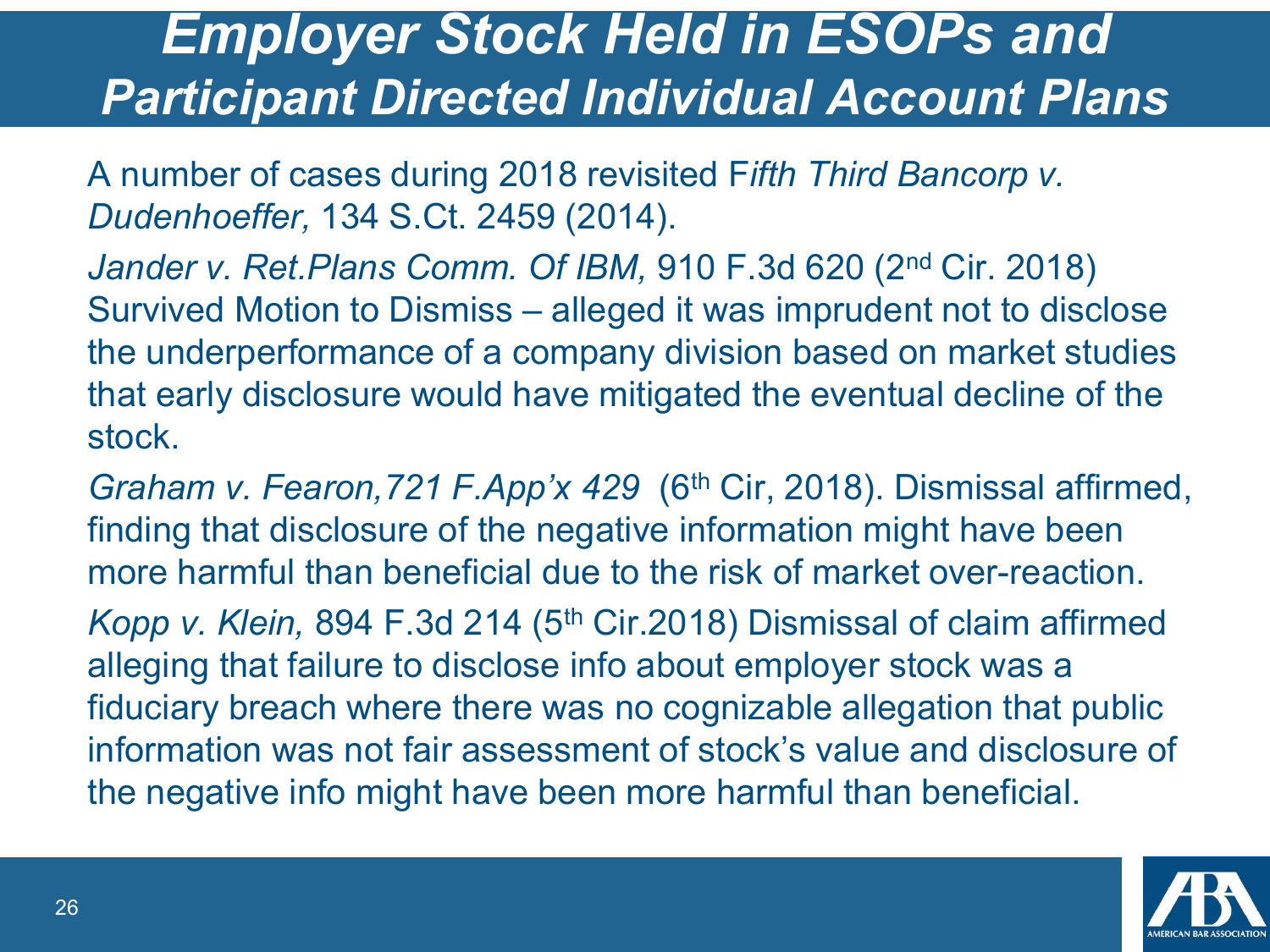# **Church Plan Litigation**

**Key Developments 2018** 

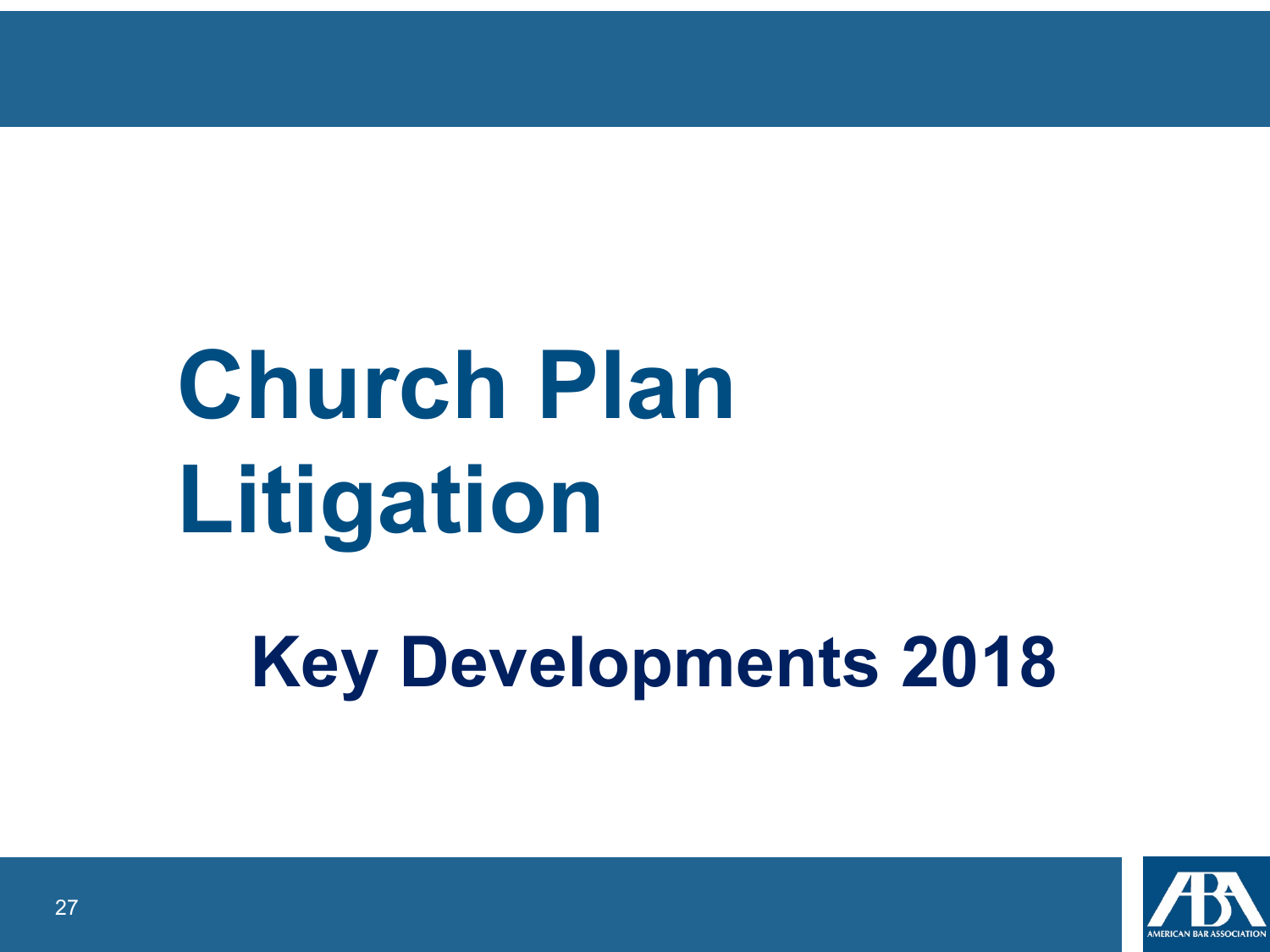#### **Background –** *Advocate* **and** *Medina* **Rulings**

- *Advocate Health Care v. Stapleton*, 137 S. Ct. 1652 (2017). Court held ERISA's "church plan" exemption includes plans established by organizations that are not churches, but that are affiliated with churches, such as church-affiliated hospitals.
- *Medina v. Catholic Health Initiatives*, 877 F.3d 1213 (10<sup>th</sup> Cir. 2017). Addressed issues left open in *Advocate*:
	- Held both employer & principal purpose organization that maintains the plan must be church-affiliated.
	- Recognized church's control over and association with hospital organization through canon law and civil law entities.
	- Held principal purpose organization maintains a plan by administering it, and the internal benefits committee constitutes an "organization."

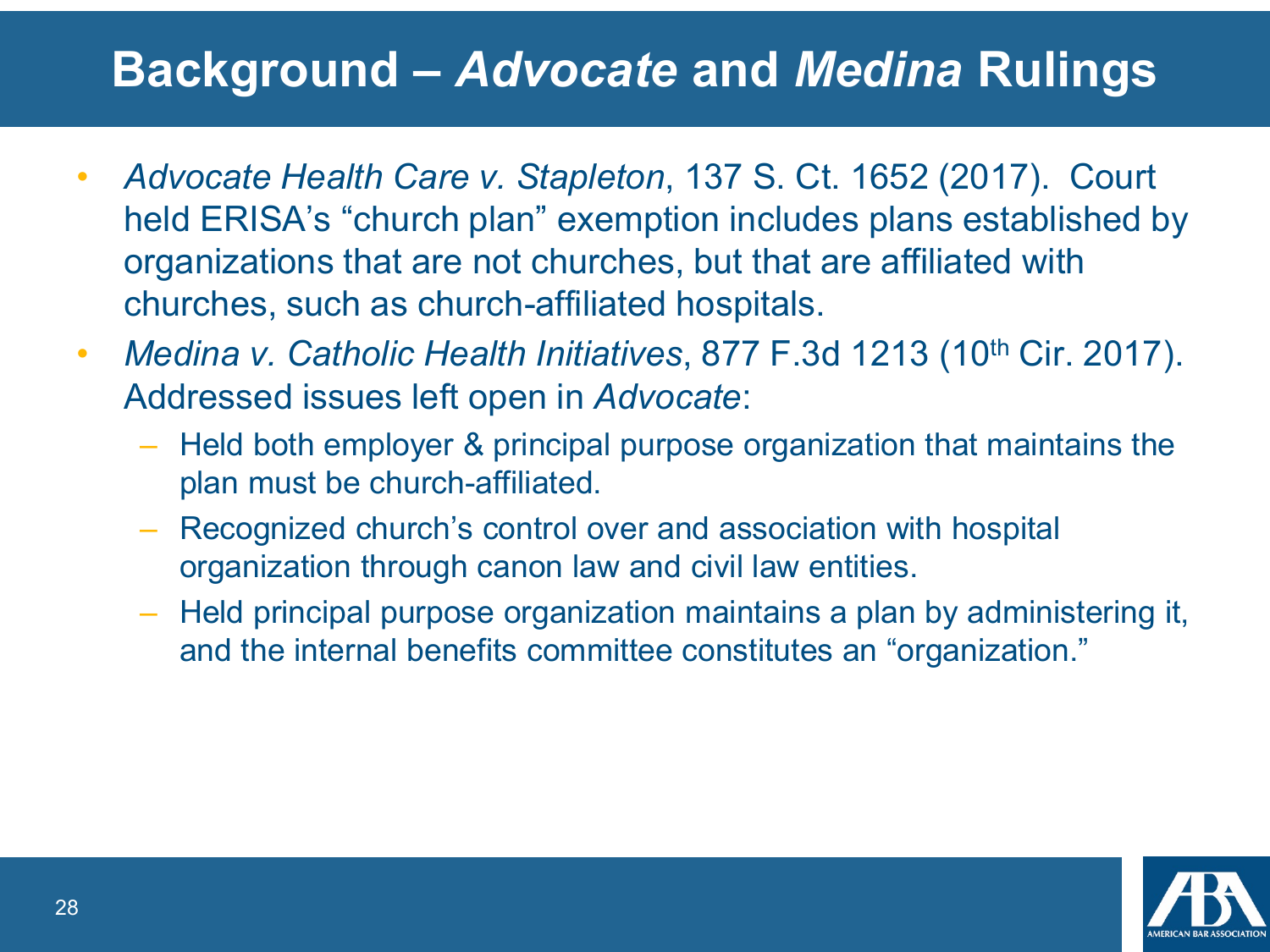#### **What Does Maintain a Plan Mean?**

• *Rollins v. Dignity Health*, 338 F. Supp. 1025 (N.D. Ca. 2018). Declined to defer to *Medina*, and adopted (pending discovery) plaintiff's positon that "maintain" requires the principal purpose organization to have the power to fund, continue, and amend or terminate the plan.

*Compare:*

• *Sanzone v. Mercy Health*, 326 F. Sup.. 3d 795 (E.D. MO 2018) (following *Medina* to find "maintain" includes administration of the plan); *Smith v. OSF Healthcare*, 2018 WL 4680671 (S.D. IL Sept. 28, 2018) (same).

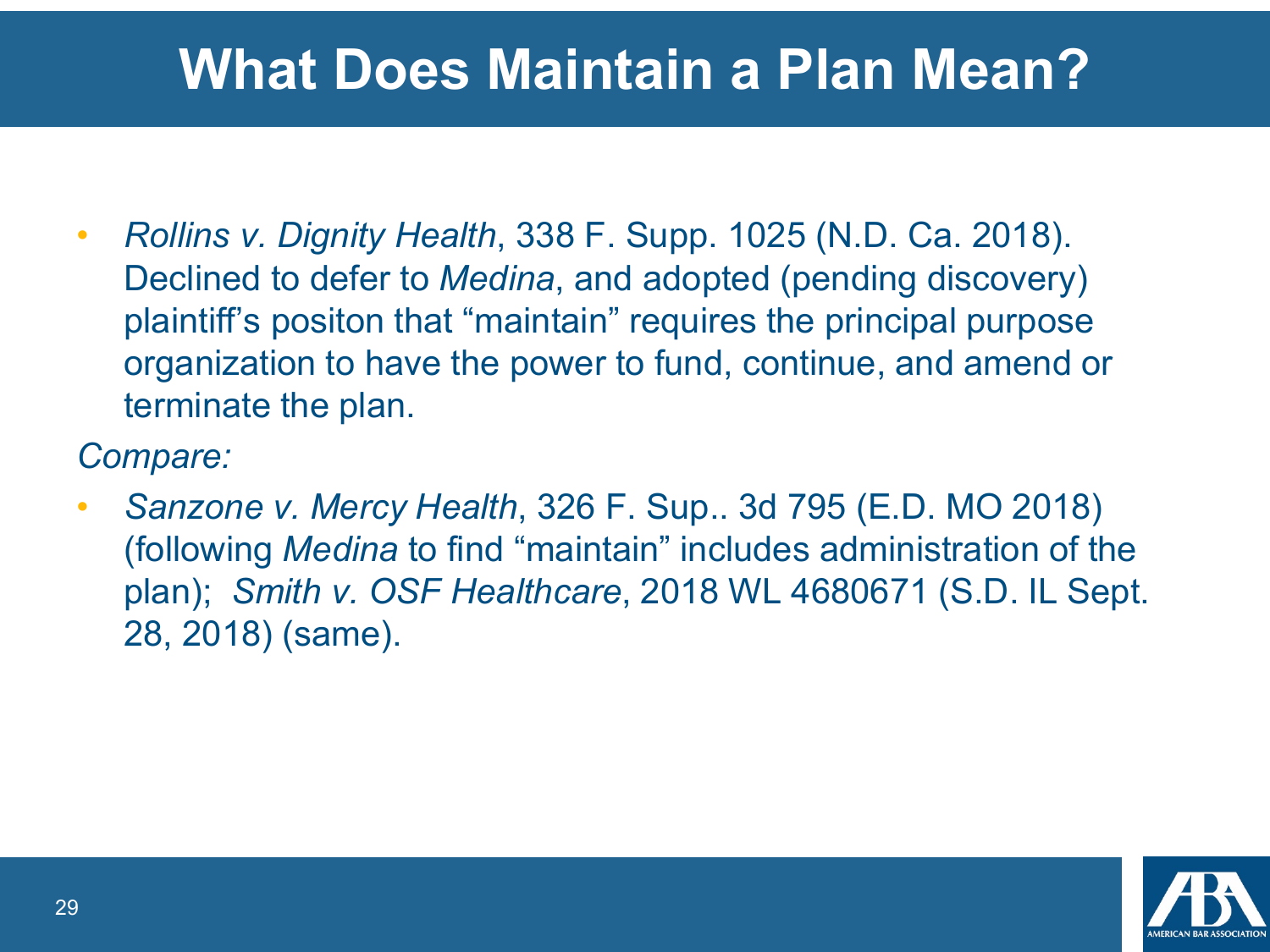## **Factual Issues on Church Affiliation**

• *Rollins v. Dignity Health*, 338 F. Supp. 1025 (N.D. Ca. 2018). Court noted factual issues identified by plaintiffs, including statements by the Catholic Church, that stated a plausible claim whether Dignity is controlled by or associated with the Catholic Church.

*Compare:*

• *Sanzone v. Mercy Health*, 326 F. Sup.. 3d 795 (E.D. MO 2018) (recognizing church's control over and association with hospital organization through canon law and civil law entities); *Smith v. OSF Healthcare*, 2018 WL 4680671 (S.D. IL Sept. 28, 2018) (same).

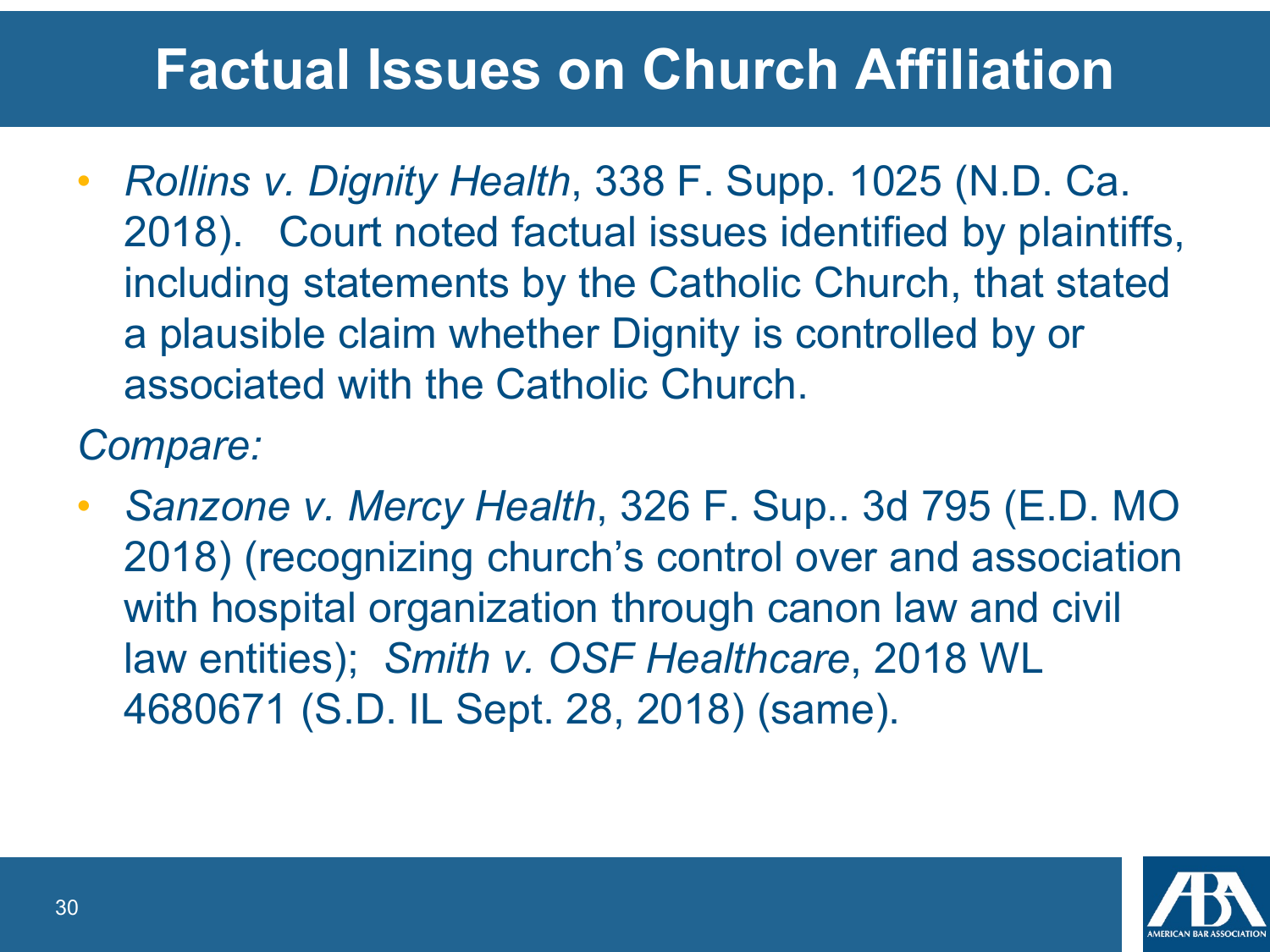#### **State Law Claims**

If plan is ERISA-exempt "church plan," state contract (plans and related employment promises are contracts) and state trust law will apply.

- *Rollins v. Dignity Health*, 338 F. Supp. 1025 (N.D. Ca. 2018):
	- Stated claim breached employer promise in plan to fund it on an actuarial basis sufficient to pay the plan benefits.
	- Allowed unjust enrichment and state law fiduciary claims to proceed.
- *Owens v. St. Anthony*, 2018 WL 4682337 (N.D. Ill. Sept. 29, 2018):
	- Plan terminated in underfunded status in which they only received 60% to 70% of their accrued benefit.
	- Let contract claim proceed even though plan disclaimed imposing contribution obligation on employers; other statements and promises that were providing this benefit made a viable claim.
	- Also stated a fiduciary breach claim based on plan language that employers were obligated to provide contributions to fund employee's benefits.